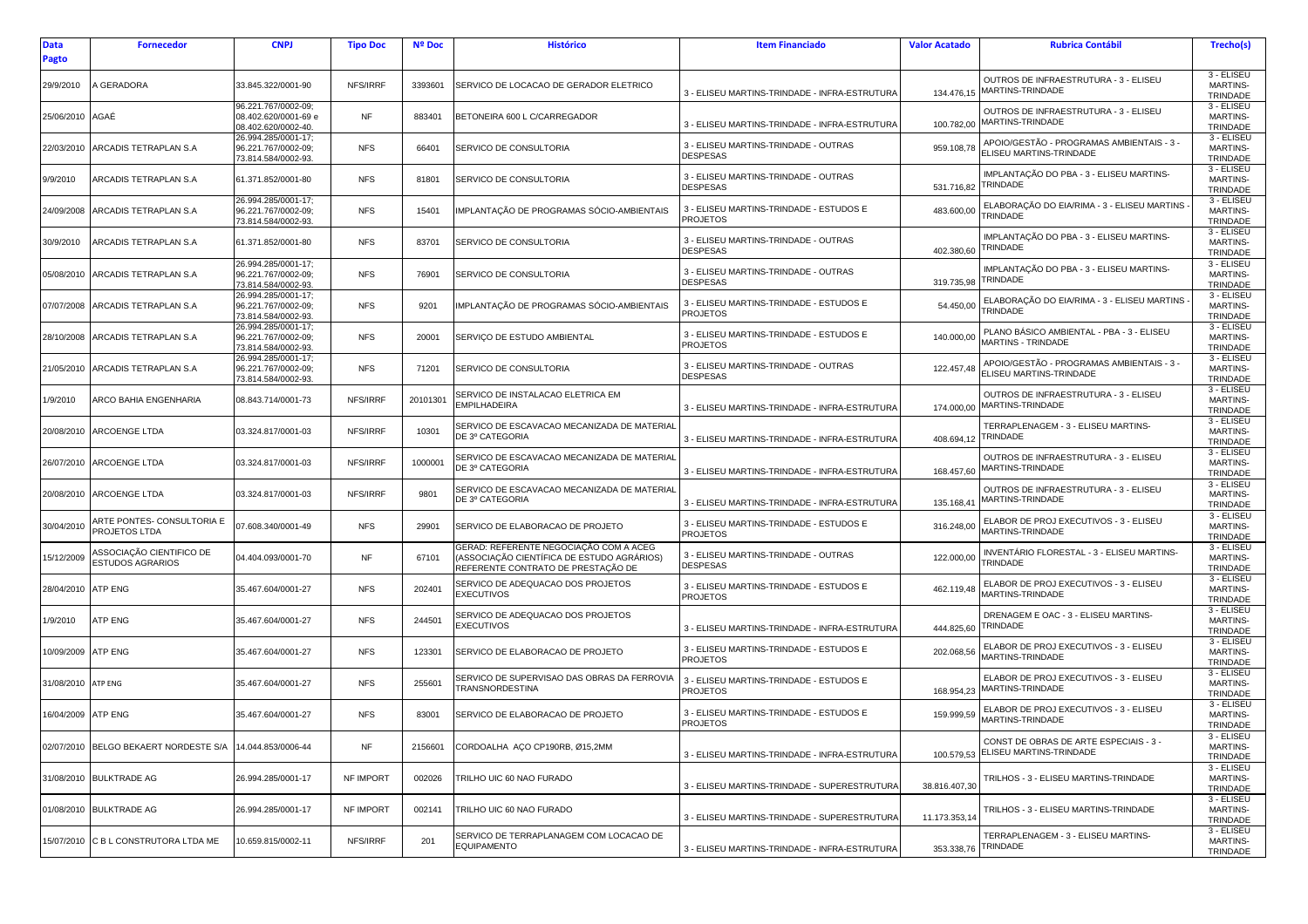| 0/9/2010   | COJAM TERRAPLENAGEM<br>SANEAMENTO E OBRAS           | 05.900.208/0002-61                                                 | NFS/IRRF   | 3801    | SERVICO DE DESMATAMENTO, DESTOCAMENTO E<br>LIMPEZA                                                         | 3 - ELISEU MARTINS-TRINDADE - INFRA-ESTRUTURA              | OUTROS DE INFRAESTRUTURA - 3 - ELISEU<br>MARTINS-TRINDADE<br>182.707,25         | 3 - ELISEU<br><b>MARTINS-</b><br><b>TRINDADE</b> |
|------------|-----------------------------------------------------|--------------------------------------------------------------------|------------|---------|------------------------------------------------------------------------------------------------------------|------------------------------------------------------------|---------------------------------------------------------------------------------|--------------------------------------------------|
|            | 15/04/2009 CONCREMAT                                | 33.146.648/0001-20                                                 | <b>NFS</b> | 3395401 | SERVICO DE ELABORACAO DE PROJETO                                                                           | 3 - ELISEU MARTINS-TRINDADE - ESTUDOS E<br><b>PROJETOS</b> | ELABOR DE PROJ EXECUTIVOS - 3 - ELISEU<br>210.000,00<br><b>MARTINS-TRINDADE</b> | 3 - ELISEU<br><b>MARTINS-</b><br>TRINDADE        |
| 2/9/2010   | CONSTRUTORA NORBERTO<br>ODEBRECHT S A.              | 15.102.288/0340-87                                                 | NFS/IRRF   | 8701    | SERVICO DE CONSTRUCAO DE CANTEIRO DE OBRAS                                                                 | 3 - ELISEU MARTINS-TRINDADE - INFRA-ESTRUTURA              | OUTROS DE INFRAESTRUTURA - 3 - ELISEU<br>MARTINS-TRINDADE<br>3.655.150,09       | 3 - ELISEU<br><b>MARTINS-</b><br>TRINDADE        |
| 30/07/2010 | CONSTRUTORA NORBERTO<br>ODEBRECHT S A .             | 15.102.188/0001-82<br>15.102.188/0263-00 /<br>15.102.188/0263-00   | NFS/IRRF   | 8001    | SERVICO DE CONSTRUCAO DE CANTEIRO DE OBRAS                                                                 | 3 - ELISEU MARTINS-TRINDADE - INFRA-ESTRUTURA              | OUTROS DE INFRAESTRUTURA - 3 - ELISEU<br>MARTINS-TRINDADE<br>3.474.208,03       | 3 - ELISEU<br><b>MARTINS-</b><br>TRINDADE        |
| 25/06/2010 | CONSTRUTORA NORBERTO<br>ODEBRECHT S A .             | 15.102.188/0001-82<br>15.102.188/0263-00 /<br>15.102.188/0263-00   | <b>NFS</b> | 3901    | SERVICO DE CONSTRUCAO DE CANTEIRO DE OBRAS                                                                 | 3 - ELISEU MARTINS-TRINDADE - INFRA-ESTRUTURA              | OUTROS DE INFRAESTRUTURA - 3 - ELISEU<br>MARTINS-TRINDADE<br>3.289.738,09       | 3 - ELISEU<br><b>MARTINS-</b><br>TRINDADE        |
| 01/07/2010 | CONSTRUTORA NORBERTO<br>ODEBRECHT S A.              | 15.102.188/0001-82<br>15.102.188/0263-00 /<br>15.102.188/0263-00   | NFS/IRRF   | 5901    | SERVICO DE CONSTRUCAO DE CANTEIRO DE OBRAS                                                                 | 3 - ELISEU MARTINS-TRINDADE - INFRA-ESTRUTURA              | OUTROS DE INFRAESTRUTURA - 3 - ELISEU<br>MARTINS-TRINDADE<br>3.131.660,77       | 3 - ELISEU<br>MARTINS-<br>TRINDADE               |
| 25/06/2010 | CONSTRUTORA NORBERTO<br>ODEBRECHT S A .             | 15.102.188/0001-82<br>15.102.188/0263-00<br>15.102.188/0263-00     | <b>NFS</b> | 701     | SERVICO DE CONSTRUCAO DE CANTEIRO DE OBRAS                                                                 | 3 - ELISEU MARTINS-TRINDADE - INFRA-ESTRUTURA              | OUTROS DE INFRAESTRUTURA - 3 - ELISEU<br>MARTINS-TRINDADE<br>687.191,68         | 3 - ELISEU<br><b>MARTINS-</b><br>TRINDADE        |
| 01/07/2010 | CONSTRUTORA NORBERTO<br>ODEBRECHT S A .             | 15.102.188/0001-82<br>15.102.188/0263-00 /<br>15.102.188/0263-00   | NFS/IRRF   | 6001    | SERVICO DE CONSTRUCAO DE CANTEIRO DE OBRAS                                                                 | 3 - ELISEU MARTINS-TRINDADE - INFRA-ESTRUTURA              | OUTROS DE INFRAESTRUTURA - 3 - ELISEU<br>MARTINS-TRINDADE<br>278.493,84         | 3 - ELISEU<br>MARTINS-<br>TRINDADE               |
| 2/9/2010   | CONSTRUTORA NORBERTO<br>ODEBRECHT SA.               | 15.102.288/0340-87                                                 | NFS/IRRF   | 9101    | SERVICO DE CONSTRUCAO DE CANTEIRO DE OBRAS                                                                 | 3 - ELISEU MARTINS-TRINDADE - INFRA-ESTRUTURA              | OUTROS DE INFRAESTRUTURA - 3 - ELISEU<br>MARTINS-TRINDADE<br>171.979,40         | 3 - ELISEU<br><b>MARTINS-</b><br><b>TRINDADE</b> |
| 2/9/2010   | CONSTRUTORA NORBERTO<br>ODEBRECHT S A.              | 15.102.288/0340-87                                                 | NFS/IRRF   | 8501    | SERVICO DE CONSTRUCAO DE CANTEIRO DE OBRAS                                                                 | 3 - ELISEU MARTINS-TRINDADE - INFRA-ESTRUTURA              | OUTROS DE INFRAESTRUTURA - 3 - ELISEU<br>MARTINS-TRINDADE<br>124.283,41         | 3 - ELISEU<br><b>MARTINS-</b><br>TRINDADE        |
| 29/9/2010  | DANTEC CONSTRUTORA                                  | 11.379.632/0001-24                                                 | NFS/IRRF   | 401     | SERVICO DE FABRICACAO E ASSENTAMENTO DE<br>CERCA                                                           | 3 - ELISEU MARTINS-TRINDADE - INFRA-ESTRUTURA              | OUTROS DE INFRAESTRUTURA - 3 - ELISEU<br>MARTINS-TRINDADE<br>239.969,89         | 3 - ELISEU<br><b>MARTINS-</b><br>TRINDADE        |
| 24/9/2010  | ESCAD RENTAL                                        | 53.712.535/0003-13                                                 | NFS/IRRF   | 1621901 | SERVICO DE LOCACAO DE EQUIPAMENTOS                                                                         | 3 - ELISEU MARTINS-TRINDADE - INFRA-ESTRUTURA              | TERRAPLENAGEM - 3 - ELISEU MARTINS-<br>TRINDADE<br>564.036,1                    | 3 - ELISEU<br><b>MARTINS-</b><br>TRINDADE        |
|            | 1/08/2010 ESCAD RENTAL                              | 53.712.535/0003-13                                                 | NFS/IRRF   | 1612201 | SERVICO DE LOCACAO DE EQUIPAMENTOS                                                                         | 3 - ELISEU MARTINS-TRINDADE - INFRA-ESTRUTURA              | TERRAPLENAGEM - 3 - ELISEU MARTINS-<br>TRINDADE<br>492.080,17                   | 3 - ELISEU<br><b>MARTINS-</b><br>TRINDADE        |
| 28/9/2010  | <b>ESCAD RENTAL</b>                                 | 53.712.535/0003-13                                                 | NFS/IRRF   | 1622401 | SERVICO DE LOCACAO DE EQUIPAMENTOS                                                                         | 3 - ELISEU MARTINS-TRINDADE - INFRA-ESTRUTURA              | TERRAPLENAGEM - 3 - ELISEU MARTINS-<br>TRINDADE<br>412.532,84                   | 3 - ELISEU<br><b>MARTINS-</b><br>TRINDADE        |
|            | 26/07/2010 ESCAD RENTAL                             | 53.712.535/0003-13                                                 | NFS/IRRF   | 1606101 | SERVICO DE LOCACAO DE EQUIPAMENTOS                                                                         | 3 - ELISEU MARTINS-TRINDADE - INFRA-ESTRUTURA              | TERRAPLENAGEM - 3 - ELISEU MARTINS<br>TRINDADE<br>406.503,52                    | 3 - ELISEU<br><b>MARTINS-</b><br>TRINDADE        |
|            | 8/08/2010 ESCAD RENTAL                              | 53.712.535/0003-13                                                 | NFS/IRRF   | 1611701 | SERVICO DE LOCACAO DE EQUIPAMENTOS                                                                         | 3 - ELISEU MARTINS-TRINDADE - INFRA-ESTRUTURA              | TERRAPLENAGEM - 3 - ELISEU MARTINS-<br>TRINDADE<br>357.949,46                   | 3 - ELISEU<br>MARTINS-<br>TRINDADE               |
|            | 20/05/2010 ESCAD RENTAL                             | 53.712.535/0003-13                                                 | <b>NFS</b> | 1578501 | SERVICO DE LOCACAO DE EQUIPAMENTOS                                                                         | 3 - ELISEU MARTINS-TRINDADE - INFRA-ESTRUTURA              | TERRAPLENAGEM - 3 - ELISEU MARTINS<br>310.484,49<br><b>TRINDADE</b>             | 3 - ELISEU<br><b>MARTINS-</b><br>TRINDADE        |
|            | 30/04/2010 ESCAD RENTAL                             | 53.712.535/0003-13                                                 | <b>NFS</b> | 1573101 | SERVICO DE LOCACAO DE EQUIPAMENTOS                                                                         | 3 - ELISEU MARTINS-TRINDADE - INFRA-ESTRUTURA              | TERRAPLENAGEM - 3 - ELISEU MARTINS-<br>308.611,17<br>TRINDADE                   | 3 - ELISEU<br><b>MARTINS-</b><br>TRINDADE        |
|            | 23/06/2010 ESCAD RENTAL                             | 53.712.535/0003-13                                                 | <b>NFS</b> | 1591001 | SERVICO DE LOCACAO DE EQUIPAMENTOS                                                                         | 3 - ELISEU MARTINS-TRINDADE - INFRA-ESTRUTURA              | TERRAPLENAGEM - 3 - ELISEU MARTINS-<br>TRINDADE<br>307.296,21                   | 3 - ELISEU<br><b>MARTINS-</b><br>TRINDADE        |
|            | 26/07/2010 ESCAD RENTAL                             | 53.712.535/0003-13                                                 | NFS/IRRF   | 1605901 | SERVICO DE LOCACAO DE EQUIPAMENTOS                                                                         | 3 - ELISEU MARTINS-TRINDADE - INFRA-ESTRUTURA              | TERRAPLENAGEM - 3 - ELISEU MARTINS-<br>TRINDADE<br>262.058,76                   | 3 - ELISEU<br><b>MARTINS-</b><br>TRINDADE        |
|            | 23/06/2010 ESCAD RENTAL                             | 53.712.535/0003-13                                                 | <b>NFS</b> | 1591101 | SERVICO DE LOCACAO DE EQUIPAMENTOS                                                                         | 3 - ELISEU MARTINS-TRINDADE - INFRA-ESTRUTURA              | TERRAPLENAGEM - 3 - ELISEU MARTINS-<br>TRINDADE<br>184.809,50                   | 3 - ELISEU<br><b>MARTINS-</b><br>TRINDADE        |
|            | 23/06/2010 ESCAD RENTAL                             | 53.712.535/0003-13                                                 | <b>NFS</b> | 1590901 | SERVICO DE LOCACAO DE EQUIPAMENTOS                                                                         | 3 - ELISEU MARTINS-TRINDADE - INFRA-ESTRUTURA              | TERRAPLENAGEM - 3 - ELISEU MARTINS-<br>TRINDADE<br>118.548,38                   | 3 - ELISEU<br><b>MARTINS-</b><br>TRINDADE        |
|            | 05/05/2010 ESCAD RENTAL                             | 53.712.535/0003-13                                                 | <b>NFS</b> | 1567101 | SERVICO DE TERRAPLANAGEM COM LOCACAO DE<br><b>EQUIPAMENTO</b>                                              | 3 - ELISEU MARTINS-TRINDADE - INFRA-ESTRUTURA              | TERRAPLENAGEM - 3 - ELISEU MARTINS-<br>115.665,35<br>TRINDADE                   | 3 - ELISEU<br><b>MARTINS-</b><br>TRINDADE        |
| 28/05/2010 | <b>GRUPO MARES SERVICOS</b><br><b>TECNICOS LTDA</b> | 11.948.718/0001-20;<br>04.417.870/0001-11;<br>27.143.007/0001-19 ; | <b>NFS</b> | 13701   | SERVICO DE EXECUSAO DE FURO DE SONDAGEM A<br>PERCUSSAO ATE ATINGIR O IMPENETRAVEL DE<br>ACORDO COM A NORMA | 3 - ELISEU MARTINS-TRINDADE - INFRA-ESTRUTURA              | TERRAPLENAGEM - 3 - ELISEU MARTINS-<br>105.388,21<br>TRINDADE                   | 3 - ELISEU<br><b>MARTINS-</b><br>TRINDADE        |
|            | 06/08/2010 IAT FIXACOES ELASTICAS LTDA              | 01.739.505/0001-35                                                 | <b>NF</b>  | 137201  | CHUMBADOR (OMBREIRA PARA DORMENTE<br>CONCRETO)                                                             | 3 - ELISEU MARTINS-TRINDADE - SUPERESTRUTURA               | DORMENTES + FIXAÇÕES - 3 - ELISEU MARTINS-<br>TRINDADE<br>174.024,00            | 3 - ELISEU<br><b>MARTINS-</b><br>TRINDADE        |
|            | 4/04/2010 IAT FIXACOES ELASTICAS LTDA               | 01.739.505/0001-35                                                 | NF         | 71301   | CHUMBADOR (OMBREIRA PARA DORMENTE<br>CONCRETO)                                                             | 3 - ELISEU MARTINS-TRINDADE - SUPERESTRUTURA               | DORMENTES + FIXAÇÕES - 3 - ELISEU MARTINS-<br>156.024,00<br>TRINDADE            | 3 - ELISEU<br><b>MARTINS-</b><br>TRINDADE        |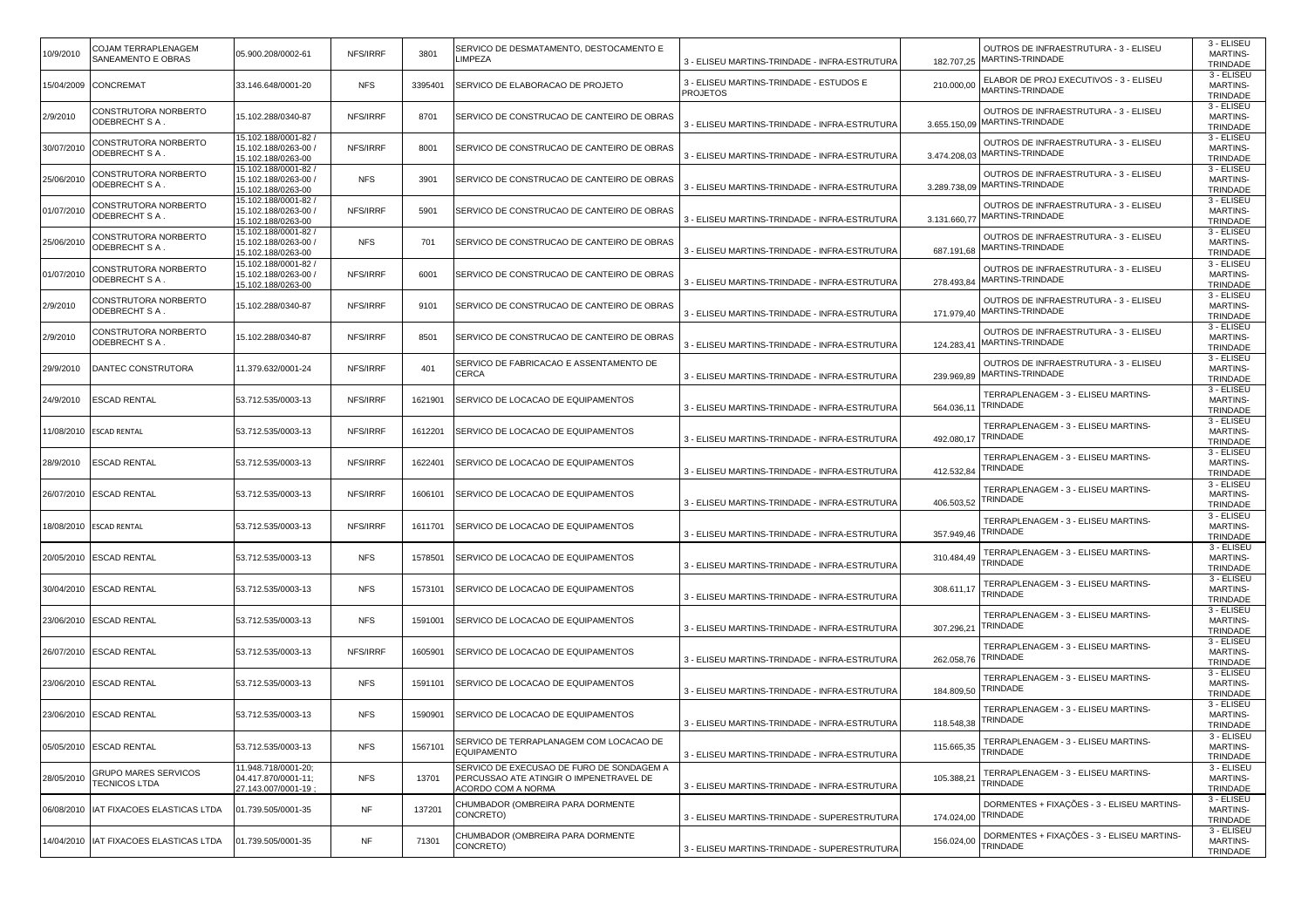| 14/04/2010 IAT FIXACOES ELASTICAS LTDA   | 01.739.505/0001-35 | NF        | 71601 | CHUMBADOR (OMBREIRA PARA DORMENTE<br>CONCRETO) | 3 - ELISEU MARTINS-TRINDADE - SUPERESTRUTURA | 156.024,00 | DORMENTES + FIXAÇÕES - 3 - ELISEU MARTINS-<br>TRINDADE        | 3 - ELISEU<br><b>MARTINS-</b><br>TRINDADE |
|------------------------------------------|--------------------|-----------|-------|------------------------------------------------|----------------------------------------------|------------|---------------------------------------------------------------|-------------------------------------------|
| 14/04/2010 IAT FIXACOES ELASTICAS LTDA   | 01.739.505/0001-35 | NF        | 72301 | CHUMBADOR (OMBREIRA PARA DORMENTE<br>CONCRETO) | 3 - ELISEU MARTINS-TRINDADE - SUPERESTRUTURA | 156.024,00 | DORMENTES + FIXAÇÕES - 3 - ELISEU MARTINS-<br>TRINDADE        | 3 - ELISEU<br><b>MARTINS-</b><br>TRINDADE |
| 14/04/2010   IAT FIXACOES ELASTICAS LTDA | 01.739.505/0001-35 | <b>NF</b> | 72401 | CHUMBADOR (OMBREIRA PARA DORMENTE<br>CONCRETO) | 3 - ELISEU MARTINS-TRINDADE - SUPERESTRUTURA | 156.024,00 | DORMENTES + FIXAÇÕES - 3 - ELISEU MARTINS-<br>TRINDADE        | 3 - ELISEU<br><b>MARTINS-</b><br>TRINDADE |
| 23/04/2010   IAT FIXACOES ELASTICAS LTDA | 01.739.505/0001-35 | NF        | 72601 | CHUMBADOR (OMBREIRA PARA DORMENTE<br>CONCRETO) | 3 - ELISEU MARTINS-TRINDADE - SUPERESTRUTURA | 156.024,00 | DORMENTES + FIXAÇÕES - 3 - ELISEU MARTINS-<br>TRINDADE        | 3 - ELISEU<br><b>MARTINS-</b><br>TRINDADE |
| 26/04/2010   IAT FIXACOES ELASTICAS LTDA | 01.739.505/0001-35 | NF        | 72101 | CHUMBADOR (OMBREIRA PARA DORMENTE<br>CONCRETO) | 3 - ELISEU MARTINS-TRINDADE - SUPERESTRUTURA | 156.024,00 | DORMENTES + FIXAÇÕES - 3 - ELISEU MARTINS-<br>TRINDADE        | 3 - ELISEU<br><b>MARTINS-</b><br>TRINDADE |
| 26/04/2010   IAT FIXACOES ELASTICAS LTDA | 01.739.505/0001-35 | NF        | 72701 | CHUMBADOR (OMBREIRA PARA DORMENTE<br>CONCRETO) | 3 - ELISEU MARTINS-TRINDADE - SUPERESTRUTURA | 156.024,00 | DORMENTES + FIXAÇÕES - 3 - ELISEU MARTINS-<br>TRINDADE        | 3 - ELISEU<br><b>MARTINS-</b><br>TRINDADE |
| 29/04/2010   IAT FIXACOES ELASTICAS LTDA | 01.739.505/0001-35 | <b>NF</b> | 71001 | CHUMBADOR (OMBREIRA PARA DORMENTE<br>CONCRETO) | 3 - ELISEU MARTINS-TRINDADE - SUPERESTRUTURA | 156.024,00 | DORMENTES + FIXAÇÕES - 3 - ELISEU MARTINS-<br>TRINDADE        | 3 - ELISEU<br><b>MARTINS-</b><br>TRINDADE |
| 29/04/2010   IAT FIXACOES ELASTICAS LTDA | 01.739.505/0001-35 | NF        | 71501 | CHUMBADOR (OMBREIRA PARA DORMENTE<br>CONCRETO) | 3 - ELISEU MARTINS-TRINDADE - SUPERESTRUTURA | 156.024,00 | DORMENTES + FIXAÇÕES - 3 - ELISEU MARTINS-<br>TRINDADE        | 3 - ELISEU<br><b>MARTINS-</b><br>TRINDADE |
| 29/04/2010   IAT FIXACOES ELASTICAS LTDA | 01.739.505/0001-35 | NF        | 71901 | CHUMBADOR (OMBREIRA PARA DORMENTE<br>CONCRETO) | 3 - ELISEU MARTINS-TRINDADE - SUPERESTRUTURA | 156.024,00 | DORMENTES + FIXAÇÕES - 3 - ELISEU MARTINS-<br>TRINDADE        | 3 - ELISEU<br><b>MARTINS-</b><br>TRINDADE |
| 29/04/2010   IAT FIXACOES ELASTICAS LTDA | 01.739.505/0001-35 | NF        | 72901 | CHUMBADOR (OMBREIRA PARA DORMENTE<br>CONCRETO) | 3 - ELISEU MARTINS-TRINDADE - SUPERESTRUTURA | 156.024,00 | DORMENTES + FIXAÇÕES - 3 - ELISEU MARTINS-<br>TRINDADE        | 3 - ELISEU<br><b>MARTINS-</b><br>TRINDADE |
| 29/04/2010 IAT FIXACOES ELASTICAS LTDA   | 01.739.505/0001-35 | NF        | 73101 | CHUMBADOR (OMBREIRA PARA DORMENTE<br>CONCRETO) | 3 - ELISEU MARTINS-TRINDADE - SUPERESTRUTURA | 156.024,00 | DORMENTES + FIXAÇÕES - 3 - ELISEU MARTINS-<br>TRINDADE        | 3 - ELISEU<br><b>MARTINS-</b><br>TRINDADE |
| 29/04/2010   IAT FIXACOES ELASTICAS LTDA | 01.739.505/0001-35 | <b>NF</b> | 73401 | CHUMBADOR (OMBREIRA PARA DORMENTE<br>CONCRETO) | 3 - ELISEU MARTINS-TRINDADE - SUPERESTRUTURA | 156.024,00 | DORMENTES + FIXAÇÕES - 3 - ELISEU MARTINS-<br>TRINDADE        | 3 - ELISEU<br><b>MARTINS-</b><br>TRINDADE |
| 29/04/2010   IAT FIXACOES ELASTICAS LTDA | 01.739.505/0001-35 | NF        | 73501 | CHUMBADOR (OMBREIRA PARA DORMENTE<br>CONCRETO) | 3 - ELISEU MARTINS-TRINDADE - SUPERESTRUTURA | 156.024,00 | DORMENTES + FIXAÇÕES - 3 - ELISEU MARTINS-<br>TRINDADE        | 3 - ELISEU<br><b>MARTINS-</b><br>TRINDADE |
| 29/04/2010   IAT FIXACOES ELASTICAS LTDA | 01.739.505/0001-35 | NF        | 84101 | CHUMBADOR (OMBREIRA PARA DORMENTE<br>CONCRETO) | 3 - ELISEU MARTINS-TRINDADE - SUPERESTRUTURA | 156.024,00 | DORMENTES + FIXAÇÕES - 3 - ELISEU MARTINS-<br>TRINDADE        | 3 - ELISEU<br><b>MARTINS-</b><br>TRINDADE |
| 30/04/2010   IAT FIXACOES ELASTICAS LTDA | 01.739.505/0001-35 | NF        | 72201 | CHUMBADOR (OMBREIRA PARA DORMENTE<br>CONCRETO) | 3 - ELISEU MARTINS-TRINDADE - SUPERESTRUTURA | 156.024,00 | DORMENTES + FIXAÇÕES - 3 - ELISEU MARTINS-<br>TRINDADE        | 3 - ELISEU<br><b>MARTINS-</b><br>TRINDADE |
| 30/04/2010   IAT FIXACOES ELASTICAS LTDA | 01.739.505/0001-35 | <b>NF</b> | 73001 | CHUMBADOR (OMBREIRA PARA DORMENTE<br>CONCRETO) | 3 - ELISEU MARTINS-TRINDADE - SUPERESTRUTURA | 156.024,00 | DORMENTES + FIXAÇÕES - 3 - ELISEU MARTINS-<br>TRINDADE        | 3 - ELISEU<br><b>MARTINS-</b><br>TRINDADE |
| 03/05/2010   IAT FIXACOES ELASTICAS LTDA | 01.739.505/0001-35 | <b>NF</b> | 72001 | CHUMBADOR (OMBREIRA PARA DORMENTE<br>CONCRETO) | 3 - ELISEU MARTINS-TRINDADE - SUPERESTRUTURA | 156.024,00 | DORMENTES + FIXAÇÕES - 3 - ELISEU MARTINS-<br>TRINDADE        | 3 - ELISEU<br><b>MARTINS-</b><br>TRINDADE |
| 03/05/2010   IAT FIXACOES ELASTICAS LTDA | 01.739.505/0001-35 | NF        | 71701 | CHUMBADOR (OMBREIRA PARA DORMENTE<br>CONCRETO) | 3 - ELISEU MARTINS-TRINDADE - SUPERESTRUTURA | 156.024,00 | DORMENTES + FIXAÇÕES - 3 - ELISEU MARTINS-<br>TRINDADE        | 3 - ELISEU<br><b>MARTINS-</b><br>TRINDADE |
| 03/05/2010   IAT FIXACOES ELASTICAS LTDA | 01.739.505/0001-35 | <b>NF</b> | 71201 | CHUMBADOR (OMBREIRA PARA DORMENTE<br>CONCRETO) | 3 - ELISEU MARTINS-TRINDADE - SUPERESTRUTURA | 156.024,00 | DORMENTES + FIXAÇÕES - 3 - ELISEU MARTINS-<br>TRINDADE        | 3 - ELISEU<br><b>MARTINS-</b><br>TRINDADE |
| 03/05/2010   IAT FIXACOES ELASTICAS LTDA | 01.739.505/0001-35 | <b>NF</b> | 73301 | CHUMBADOR (OMBREIRA PARA DORMENTE<br>CONCRETO) | 3 - ELISEU MARTINS-TRINDADE - SUPERESTRUTURA | 156.024,00 | DORMENTES + FIXAÇÕES - 3 - ELISEU MARTINS-<br>TRINDADE        | 3 - ELISEU<br><b>MARTINS-</b><br>TRINDADE |
| 06/05/2010   IAT FIXACOES ELASTICAS LTDA | 01.739.505/0001-35 | NF        | 71401 | CHUMBADOR (OMBREIRA PARA DORMENTE<br>CONCRETO) | 3 - ELISEU MARTINS-TRINDADE - SUPERESTRUTURA | 156.024,00 | DORMENTES + FIXAÇÕES - 3 - ELISEU MARTINS-<br>TRINDADE        | 3 - ELISEU<br><b>MARTINS-</b><br>TRINDADE |
| 06/05/2010   IAT FIXACOES ELASTICAS LTDA | 01.739.505/0001-35 | <b>NF</b> | 73201 | CHUMBADOR (OMBREIRA PARA DORMENTE<br>CONCRETO) | 3 - ELISEU MARTINS-TRINDADE - SUPERESTRUTURA | 156.024,00 | DORMENTES + FIXAÇÕES - 3 - ELISEU MARTINS-<br>TRINDADE        | 3 - ELISEU<br><b>MARTINS-</b><br>TRINDADE |
| 06/05/2010   IAT FIXACOES ELASTICAS LTDA | 01.739.505/0001-35 | <b>NF</b> | 72801 | CHUMBADOR (OMBREIRA PARA DORMENTE<br>CONCRETO) | 3 - ELISEU MARTINS-TRINDADE - SUPERESTRUTURA | 156.024,00 | DORMENTES + FIXAÇÕES - 3 - ELISEU MARTINS-<br>TRINDADE        | 3 - ELISEU<br><b>MARTINS-</b><br>TRINDADE |
| 06/05/2010   IAT FIXACOES ELASTICAS LTDA | 01.739.505/0001-35 | <b>NF</b> | 72501 | CHUMBADOR (OMBREIRA PARA DORMENTE<br>CONCRETO) | 3 - ELISEU MARTINS-TRINDADE - SUPERESTRUTURA | 156.024,00 | DORMENTES + FIXAÇÕES - 3 - ELISEU MARTINS-<br>TRINDADE        | 3 - ELISEU<br>MARTINS-<br>TRINDADE        |
| 06/05/2010   IAT FIXACOES ELASTICAS LTDA | 01.739.505/0001-35 | <b>NF</b> | 71101 | CHUMBADOR (OMBREIRA PARA DORMENTE<br>CONCRETO) | 3 - ELISEU MARTINS-TRINDADE - SUPERESTRUTURA | 156.024,00 | DORMENTES + FIXAÇÕES - 3 - ELISEU MARTINS-<br><b>TRINDADE</b> | 3 - ELISEU<br><b>MARTINS-</b><br>TRINDADE |
| 07/05/2010   IAT FIXACOES ELASTICAS LTDA | 01.739.505/0001-35 | <b>NF</b> | 84001 | CHUMBADOR (OMBREIRA PARA DORMENTE<br>CONCRETO) | 3 - ELISEU MARTINS-TRINDADE - SUPERESTRUTURA | 156.024,00 | DORMENTES + FIXAÇÕES - 3 - ELISEU MARTINS-<br>TRINDADE        | 3 - ELISEU<br><b>MARTINS-</b><br>TRINDADE |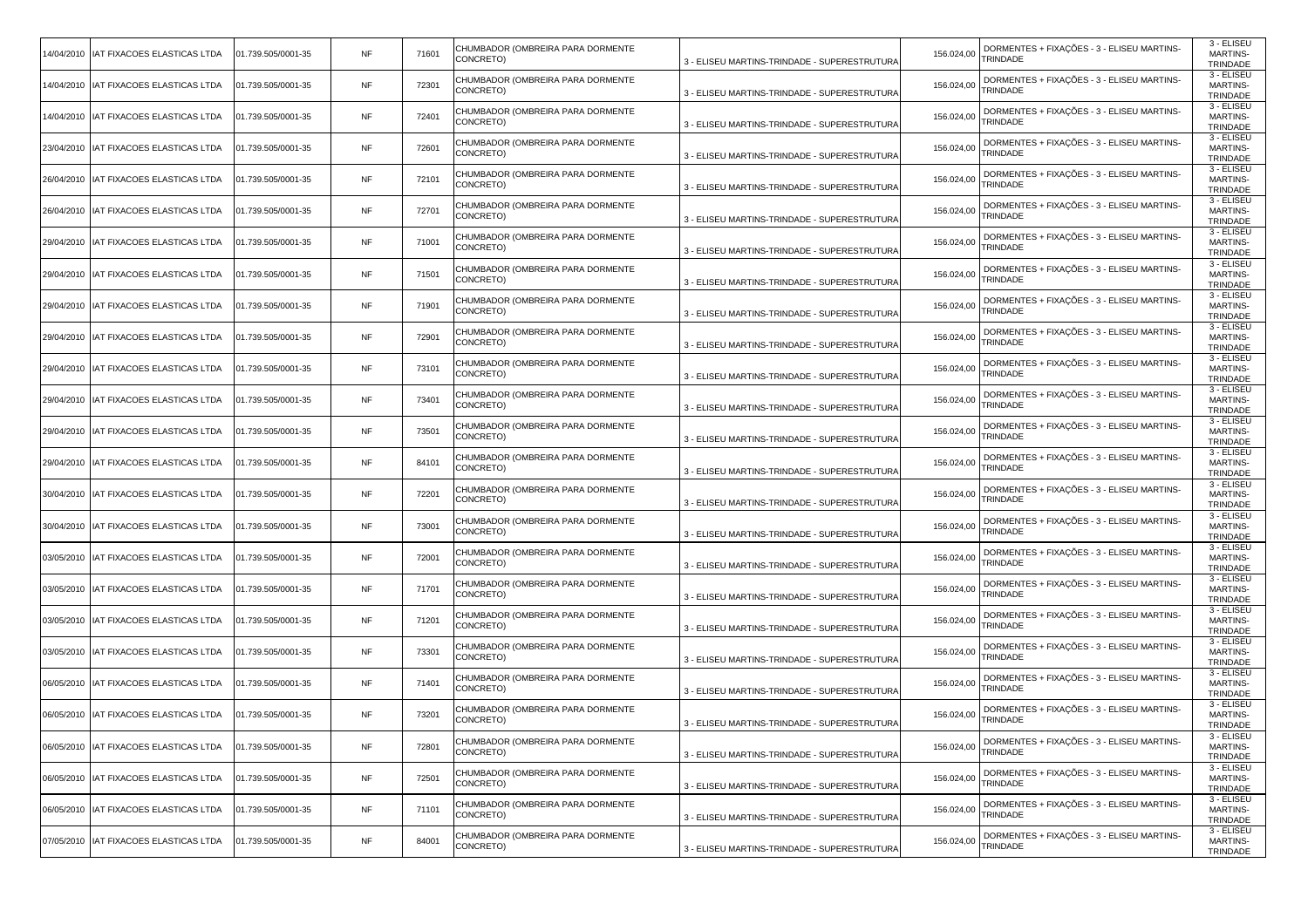| 07/05/2010   IAT FIXACOES ELASTICAS LTDA | 01.739.505/0001-35 | NF        | 71801 | CHUMBADOR (OMBREIRA PARA DORMENTE<br>CONCRETO) | 3 - ELISEU MARTINS-TRINDADE - SUPERESTRUTURA | 156.024,00 | DORMENTES + FIXAÇÕES - 3 - ELISEU MARTINS-<br>TRINDADE        | 3 - ELISEU<br><b>MARTINS-</b><br>TRINDADE |
|------------------------------------------|--------------------|-----------|-------|------------------------------------------------|----------------------------------------------|------------|---------------------------------------------------------------|-------------------------------------------|
| 13/05/2010 IAT FIXACOES ELASTICAS LTDA   | 01.739.505/0001-35 | NF        | 92601 | CHUMBADOR (OMBREIRA PARA DORMENTE<br>CONCRETO) | 3 - ELISEU MARTINS-TRINDADE - SUPERESTRUTURA | 156.024,00 | DORMENTES + FIXAÇÕES - 3 - ELISEU MARTINS-<br>TRINDADE        | 3 - ELISEU<br><b>MARTINS-</b><br>TRINDADE |
| 13/05/2010   IAT FIXACOES ELASTICAS LTDA | 01.739.505/0001-35 | <b>NF</b> | 93201 | CHUMBADOR (OMBREIRA PARA DORMENTE<br>CONCRETO) | 3 - ELISEU MARTINS-TRINDADE - SUPERESTRUTURA | 156.024,00 | DORMENTES + FIXAÇÕES - 3 - ELISEU MARTINS-<br>TRINDADE        | 3 - ELISEU<br>MARTINS-<br>TRINDADE        |
| 12/05/2010   IAT FIXACOES ELASTICAS LTDA | 01.739.505/0001-35 | NF        | 94801 | CHUMBADOR (OMBREIRA PARA DORMENTE<br>CONCRETO) | 3 - ELISEU MARTINS-TRINDADE - SUPERESTRUTURA | 156.024,00 | DORMENTES + FIXAÇÕES - 3 - ELISEU MARTINS-<br>TRINDADE        | 3 - ELISEU<br><b>MARTINS-</b><br>TRINDADE |
| 13/05/2010 IAT FIXACOES ELASTICAS LTDA   | 01.739.505/0001-35 | NF        | 94201 | CHUMBADOR (OMBREIRA PARA DORMENTE<br>CONCRETO) | 3 - ELISEU MARTINS-TRINDADE - SUPERESTRUTURA | 156.024,00 | DORMENTES + FIXAÇÕES - 3 - ELISEU MARTINS-<br>TRINDADE        | 3 - ELISEU<br><b>MARTINS-</b><br>TRINDADE |
| 13/05/2010   IAT FIXACOES ELASTICAS LTDA | 01.739.505/0001-35 | NF        | 93601 | CHUMBADOR (OMBREIRA PARA DORMENTE<br>CONCRETO) | 3 - ELISEU MARTINS-TRINDADE - SUPERESTRUTURA | 156.024,00 | DORMENTES + FIXAÇÕES - 3 - ELISEU MARTINS-<br>TRINDADE        | 3 - ELISEU<br><b>MARTINS-</b><br>TRINDADE |
| 13/05/2010   IAT FIXACOES ELASTICAS LTDA | 01.739.505/0001-35 | <b>NF</b> | 94401 | CHUMBADOR (OMBREIRA PARA DORMENTE<br>CONCRETO) | 3 - ELISEU MARTINS-TRINDADE - SUPERESTRUTURA | 156.024,00 | DORMENTES + FIXAÇÕES - 3 - ELISEU MARTINS-<br>TRINDADE        | 3 - ELISEU<br><b>MARTINS-</b><br>TRINDADE |
| 13/05/2010 IAT FIXACOES ELASTICAS LTDA   | 01.739.505/0001-35 | NF        | 94301 | CHUMBADOR (OMBREIRA PARA DORMENTE<br>CONCRETO) | 3 - ELISEU MARTINS-TRINDADE - SUPERESTRUTURA | 156.024,00 | DORMENTES + FIXAÇÕES - 3 - ELISEU MARTINS-<br>TRINDADE        | 3 - ELISEU<br><b>MARTINS-</b><br>TRINDADE |
| 12/05/2010   IAT FIXACOES ELASTICAS LTDA | 01.739.505/0001-35 | NF        | 94701 | CHUMBADOR (OMBREIRA PARA DORMENTE<br>CONCRETO) | 3 - ELISEU MARTINS-TRINDADE - SUPERESTRUTURA | 156.024,00 | DORMENTES + FIXAÇÕES - 3 - ELISEU MARTINS-<br>TRINDADE        | 3 - ELISEU<br><b>MARTINS-</b><br>TRINDADE |
| 13/05/2010   IAT FIXACOES ELASTICAS LTDA | 01.739.505/0001-35 | NF        | 92501 | CHUMBADOR (OMBREIRA PARA DORMENTE<br>CONCRETO) | 3 - ELISEU MARTINS-TRINDADE - SUPERESTRUTURA | 156.024,00 | DORMENTES + FIXAÇÕES - 3 - ELISEU MARTINS-<br>TRINDADE        | 3 - ELISEU<br><b>MARTINS-</b><br>TRINDADE |
| 13/05/2010   IAT FIXACOES ELASTICAS LTDA | 01.739.505/0001-35 | NF        | 93001 | CHUMBADOR (OMBREIRA PARA DORMENTE<br>CONCRETO) | 3 - ELISEU MARTINS-TRINDADE - SUPERESTRUTURA | 156.024,00 | DORMENTES + FIXAÇÕES - 3 - ELISEU MARTINS-<br>TRINDADE        | 3 - ELISEU<br><b>MARTINS-</b><br>TRINDADE |
| 12/05/2010   IAT FIXACOES ELASTICAS LTDA | 01.739.505/0001-35 | <b>NF</b> | 92301 | CHUMBADOR (OMBREIRA PARA DORMENTE<br>CONCRETO) | 3 - ELISEU MARTINS-TRINDADE - SUPERESTRUTURA | 156.024,00 | DORMENTES + FIXAÇÕES - 3 - ELISEU MARTINS-<br>TRINDADE        | 3 - ELISEU<br><b>MARTINS-</b><br>TRINDADE |
| 17/05/2010  IAT FIXACOES ELASTICAS LTDA  | 01.739.505/0001-35 | NF        | 92401 | CHUMBADOR (OMBREIRA PARA DORMENTE<br>CONCRETO) | 3 - ELISEU MARTINS-TRINDADE - SUPERESTRUTURA | 156.024,00 | DORMENTES + FIXAÇÕES - 3 - ELISEU MARTINS-<br>TRINDADE        | 3 - ELISEU<br><b>MARTINS-</b><br>TRINDADE |
| 12/05/2010   IAT FIXACOES ELASTICAS LTDA | 01.739.505/0001-35 | NF        | 84301 | CHUMBADOR (OMBREIRA PARA DORMENTE<br>CONCRETO) | 3 - ELISEU MARTINS-TRINDADE - SUPERESTRUTURA | 156.024,00 | DORMENTES + FIXAÇÕES - 3 - ELISEU MARTINS-<br>TRINDADE        | 3 - ELISEU<br><b>MARTINS-</b><br>TRINDADE |
| IAT FIXACOES ELASTICAS LTDA              | 01.739.505/0001-35 | NF        | 82201 | CHUMBADOR (OMBREIRA PARA DORMENTE<br>CONCRETO) | 3 - ELISEU MARTINS-TRINDADE - SUPERESTRUTURA | 156.024,00 | DORMENTES + FIXAÇÕES - 3 - ELISEU MARTINS-<br>TRINDADE        | 3 - ELISEU<br><b>MARTINS-</b><br>TRINDADE |
| 07/05/2010   IAT FIXACOES ELASTICAS LTDA | 01.739.505/0001-35 | <b>NF</b> | 83601 | CHUMBADOR (OMBREIRA PARA DORMENTE<br>CONCRETO) | 3 - ELISEU MARTINS-TRINDADE - SUPERESTRUTURA | 156.024,00 | DORMENTES + FIXAÇÕES - 3 - ELISEU MARTINS-<br>TRINDADE        | 3 - ELISEU<br><b>MARTINS-</b><br>TRINDADE |
| 12/05/2010   IAT FIXACOES ELASTICAS LTDA | 01.739.505/0001-35 | <b>NF</b> | 82401 | CHUMBADOR (OMBREIRA PARA DORMENTE<br>CONCRETO) | 3 - ELISEU MARTINS-TRINDADE - SUPERESTRUTURA | 156.024,00 | DORMENTES + FIXAÇÕES - 3 - ELISEU MARTINS-<br>TRINDADE        | 3 - ELISEU<br><b>MARTINS-</b><br>TRINDADE |
| 12/05/2010   IAT FIXACOES ELASTICAS LTDA | 01.739.505/0001-35 | NF        | 82901 | CHUMBADOR (OMBREIRA PARA DORMENTE<br>CONCRETO) | 3 - ELISEU MARTINS-TRINDADE - SUPERESTRUTURA | 156.024,00 | DORMENTES + FIXAÇÕES - 3 - ELISEU MARTINS-<br>TRINDADE        | 3 - ELISEU<br><b>MARTINS-</b><br>TRINDADE |
| 07/05/2010   IAT FIXACOES ELASTICAS LTDA | 01.739.505/0001-35 | <b>NF</b> | 82701 | CHUMBADOR (OMBREIRA PARA DORMENTE<br>CONCRETO) | 3 - ELISEU MARTINS-TRINDADE - SUPERESTRUTURA | 156.024,00 | DORMENTES + FIXAÇÕES - 3 - ELISEU MARTINS-<br>TRINDADE        | 3 - ELISEU<br><b>MARTINS-</b><br>TRINDADE |
| 12/05/2010   IAT FIXACOES ELASTICAS LTDA | 01.739.505/0001-35 | <b>NF</b> | 83701 | CHUMBADOR (OMBREIRA PARA DORMENTE<br>CONCRETO) | 3 - ELISEU MARTINS-TRINDADE - SUPERESTRUTURA | 156.024,00 | DORMENTES + FIXAÇÕES - 3 - ELISEU MARTINS-<br>TRINDADE        | 3 - ELISEU<br><b>MARTINS-</b><br>TRINDADE |
| 13/05/2010   IAT FIXACOES ELASTICAS LTDA | 01.739.505/0001-35 | NF        | 82301 | CHUMBADOR (OMBREIRA PARA DORMENTE<br>CONCRETO) | 3 - ELISEU MARTINS-TRINDADE - SUPERESTRUTURA | 156.024,00 | DORMENTES + FIXAÇÕES - 3 - ELISEU MARTINS-<br>TRINDADE        | 3 - ELISEU<br><b>MARTINS-</b><br>TRINDADE |
| 13/05/2010   IAT FIXACOES ELASTICAS LTDA | 01.739.505/0001-35 | <b>NF</b> | 82001 | CHUMBADOR (OMBREIRA PARA DORMENTE<br>CONCRETO) | 3 - ELISEU MARTINS-TRINDADE - SUPERESTRUTURA | 156.024,00 | DORMENTES + FIXAÇÕES - 3 - ELISEU MARTINS-<br>TRINDADE        | 3 - ELISEU<br><b>MARTINS-</b><br>TRINDADE |
| 07/05/2010   IAT FIXACOES ELASTICAS LTDA | 01.739.505/0001-35 | <b>NF</b> | 83201 | CHUMBADOR (OMBREIRA PARA DORMENTE<br>CONCRETO) | 3 - ELISEU MARTINS-TRINDADE - SUPERESTRUTURA | 156.024,00 | DORMENTES + FIXAÇÕES - 3 - ELISEU MARTINS-<br><b>TRINDADE</b> | 3 - ELISEU<br><b>MARTINS-</b><br>TRINDADE |
| 12/05/2010   IAT FIXACOES ELASTICAS LTDA | 01.739.505/0001-35 | <b>NF</b> | 83301 | CHUMBADOR (OMBREIRA PARA DORMENTE<br>CONCRETO) | 3 - ELISEU MARTINS-TRINDADE - SUPERESTRUTURA | 156.024,00 | DORMENTES + FIXAÇÕES - 3 - ELISEU MARTINS-<br>TRINDADE        | 3 - ELISEU<br>MARTINS-<br>TRINDADE        |
| 12/05/2010   IAT FIXACOES ELASTICAS LTDA | 01.739.505/0001-35 | <b>NF</b> | 82601 | CHUMBADOR (OMBREIRA PARA DORMENTE<br>CONCRETO) | 3 - ELISEU MARTINS-TRINDADE - SUPERESTRUTURA | 156.024,00 | DORMENTES + FIXAÇÕES - 3 - ELISEU MARTINS-<br><b>TRINDADE</b> | 3 - ELISEU<br><b>MARTINS-</b><br>TRINDADE |
| 07/05/2010   IAT FIXACOES ELASTICAS LTDA | 01.739.505/0001-35 | <b>NF</b> | 84201 | CHUMBADOR (OMBREIRA PARA DORMENTE<br>CONCRETO) | 3 - ELISEU MARTINS-TRINDADE - SUPERESTRUTURA | 156.024,00 | DORMENTES + FIXAÇÕES - 3 - ELISEU MARTINS-<br>TRINDADE        | 3 - ELISEU<br><b>MARTINS-</b><br>TRINDADE |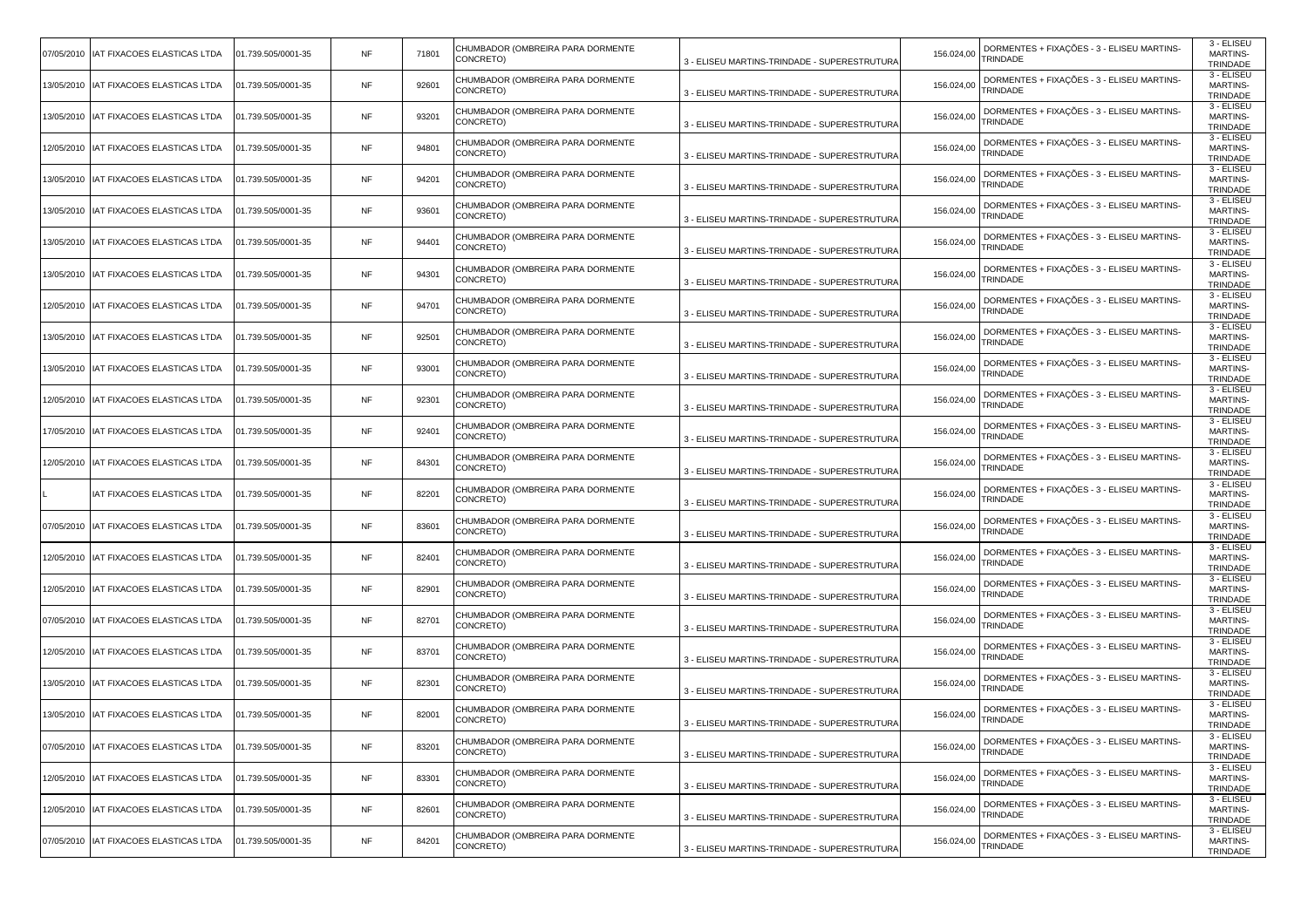|            | 12/05/2010 IAT FIXACOES ELASTICAS LTDA          | 01.739.505/0001-35 | NF         | 83801  | CHUMBADOR (OMBREIRA PARA DORMENTE<br>CONCRETO)                                                                                             | 3 - ELISEU MARTINS-TRINDADE - SUPERESTRUTURA            | 156.024,00 | DORMENTES + FIXAÇÕES - 3 - ELISEU MARTINS-<br>TRINDADE                    | 3 - ELISEU<br><b>MARTINS-</b><br>TRINDADE |
|------------|-------------------------------------------------|--------------------|------------|--------|--------------------------------------------------------------------------------------------------------------------------------------------|---------------------------------------------------------|------------|---------------------------------------------------------------------------|-------------------------------------------|
|            | 07/05/2010   IAT FIXACOES ELASTICAS LTDA        | 01.739.505/0001-35 | NF         | 82801  | CHUMBADOR (OMBREIRA PARA DORMENTE<br>CONCRETO)                                                                                             | 3 - ELISEU MARTINS-TRINDADE - SUPERESTRUTURA            | 156.024,00 | DORMENTES + FIXAÇÕES - 3 - ELISEU MARTINS-<br>TRINDADE                    | 3 - ELISEU<br><b>MARTINS-</b><br>TRINDADE |
|            | 12/05/2010   IAT FIXACOES ELASTICAS LTDA        | 01.739.505/0001-35 | <b>NF</b>  | 81801  | CHUMBADOR (OMBREIRA PARA DORMENTE<br>CONCRETO)                                                                                             | 3 - ELISEU MARTINS-TRINDADE - SUPERESTRUTURA            | 156.024,00 | DORMENTES + FIXAÇÕES - 3 - ELISEU MARTINS-<br>TRINDADE                    | 3 - ELISEU<br>MARTINS-<br>TRINDADE        |
|            | 12/05/2010   IAT FIXACOES ELASTICAS LTDA        | 01.739.505/0001-35 | NF         | 83401  | CHUMBADOR (OMBREIRA PARA DORMENTE<br>CONCRETO)                                                                                             | 3 - ELISEU MARTINS-TRINDADE - SUPERESTRUTURA            | 156.024,00 | DORMENTES + FIXAÇÕES - 3 - ELISEU MARTINS-<br>TRINDADE                    | 3 - ELISEU<br><b>MARTINS-</b><br>TRINDADE |
|            | 12/05/2010   IAT FIXACOES ELASTICAS LTDA        | 01.739.505/0001-35 | NF         | 83101  | CHUMBADOR (OMBREIRA PARA DORMENTE<br>CONCRETO)                                                                                             | 3 - ELISEU MARTINS-TRINDADE - SUPERESTRUTURA            | 156.024,00 | DORMENTES + FIXAÇÕES - 3 - ELISEU MARTINS-<br>TRINDADE                    | 3 - ELISEU<br><b>MARTINS-</b><br>TRINDADE |
|            | 13/05/2010   IAT FIXACOES ELASTICAS LTDA        | 01.739.505/0001-35 | NF         | 82501  | CHUMBADOR (OMBREIRA PARA DORMENTE<br>CONCRETO)                                                                                             | 3 - ELISEU MARTINS-TRINDADE - SUPERESTRUTURA            | 156.024,00 | DORMENTES + FIXAÇÕES - 3 - ELISEU MARTINS-<br>TRINDADE                    | 3 - ELISEU<br><b>MARTINS-</b><br>TRINDADE |
|            | 12/05/2010   IAT FIXACOES ELASTICAS LTDA        | 01.739.505/0001-35 | <b>NF</b>  | 83501  | CHUMBADOR (OMBREIRA PARA DORMENTE<br>CONCRETO)                                                                                             | 3 - ELISEU MARTINS-TRINDADE - SUPERESTRUTURA            | 156.024,00 | DORMENTES + FIXAÇÕES - 3 - ELISEU MARTINS-<br>TRINDADE                    | 3 - ELISEU<br><b>MARTINS-</b><br>TRINDADE |
|            | 12/05/2010   IAT FIXACOES ELASTICAS LTDA        | 01.739.505/0001-35 | NF         | 83901  | CHUMBADOR (OMBREIRA PARA DORMENTE<br>CONCRETO)                                                                                             | 3 - ELISEU MARTINS-TRINDADE - SUPERESTRUTURA            | 156.024,00 | DORMENTES + FIXAÇÕES - 3 - ELISEU MARTINS-<br>TRINDADE                    | 3 - ELISEU<br><b>MARTINS-</b><br>TRINDADE |
|            | 13/05/2010   IAT FIXACOES ELASTICAS LTDA        | 01.739.505/0001-35 | NF         | 82101  | CHUMBADOR (OMBREIRA PARA DORMENTE<br>CONCRETO)                                                                                             | 3 - ELISEU MARTINS-TRINDADE - SUPERESTRUTURA            | 156.024,00 | DORMENTES + FIXAÇÕES - 3 - ELISEU MARTINS-<br>TRINDADE                    | 3 - ELISEU<br><b>MARTINS-</b><br>TRINDADE |
|            | 12/05/2010   IAT FIXACOES ELASTICAS LTDA        | 01.739.505/0001-35 | NF         | 81901  | CHUMBADOR (OMBREIRA PARA DORMENTE<br>CONCRETO)                                                                                             | 3 - ELISEU MARTINS-TRINDADE - SUPERESTRUTURA            | 156.024,00 | DORMENTES + FIXAÇÕES - 3 - ELISEU MARTINS-<br>TRINDADE                    | 3 - ELISEU<br><b>MARTINS-</b><br>TRINDADE |
|            | 25/05/2010   IAT FIXACOES ELASTICAS LTDA        | 01.739.505/0001-35 | NF         | 93501  | CHUMBADOR (OMBREIRA PARA DORMENTE<br>CONCRETO)                                                                                             | 3 - ELISEU MARTINS-TRINDADE - SUPERESTRUTURA            | 156.024,00 | DORMENTES + FIXAÇÕES - 3 - ELISEU MARTINS-<br>TRINDADE                    | 3 - ELISEU<br><b>MARTINS-</b><br>TRINDADE |
|            | 25/05/2010   IAT FIXACOES ELASTICAS LTDA        | 01.739.505/0001-35 | <b>NF</b>  | 93701  | CHUMBADOR (OMBREIRA PARA DORMENTE<br>CONCRETO)                                                                                             | 3 - ELISEU MARTINS-TRINDADE - SUPERESTRUTURA            | 156.024,00 | DORMENTES + FIXAÇÕES - 3 - ELISEU MARTINS-<br>TRINDADE                    | 3 - ELISEU<br><b>MARTINS-</b><br>TRINDADE |
|            | 25/05/2010   IAT FIXACOES ELASTICAS LTDA        | 01.739.505/0001-35 | NF         | 93401  | CHUMBADOR (OMBREIRA PARA DORMENTE<br>CONCRETO)                                                                                             | 3 - ELISEU MARTINS-TRINDADE - SUPERESTRUTURA            | 156.024,00 | DORMENTES + FIXAÇÕES - 3 - ELISEU MARTINS-<br>TRINDADE                    | 3 - ELISEU<br><b>MARTINS-</b><br>TRINDADE |
|            | 25/05/2010   IAT FIXACOES ELASTICAS LTDA        | 01.739.505/0001-35 | NF         | 93101  | CHUMBADOR (OMBREIRA PARA DORMENTE<br>CONCRETO)                                                                                             | 3 - ELISEU MARTINS-TRINDADE - SUPERESTRUTURA            | 156.024,00 | DORMENTES + FIXAÇÕES - 3 - ELISEU MARTINS-<br>TRINDADE                    | 3 - ELISEU<br><b>MARTINS-</b><br>TRINDADE |
|            | 25/05/2010   IAT FIXACOES ELASTICAS LTDA        | 01.739.505/0001-35 | NF         | 94901  | CHUMBADOR (OMBREIRA PARA DORMENTE<br>CONCRETO)                                                                                             | 3 - ELISEU MARTINS-TRINDADE - SUPERESTRUTURA            | 156.024,00 | DORMENTES + FIXAÇÕES - 3 - ELISEU MARTINS-<br>TRINDADE                    | 3 - ELISEU<br><b>MARTINS-</b><br>TRINDADE |
|            | 25/05/2010   IAT FIXACOES ELASTICAS LTDA        | 01.739.505/0001-35 | <b>NF</b>  | 92801  | CHUMBADOR (OMBREIRA PARA DORMENTE<br>CONCRETO)                                                                                             | 3 - ELISEU MARTINS-TRINDADE - SUPERESTRUTURA            | 156.024,00 | DORMENTES + FIXAÇÕES - 3 - ELISEU MARTINS-<br>TRINDADE                    | 3 - ELISEU<br><b>MARTINS-</b><br>TRINDADE |
|            | 25/05/2010   IAT FIXACOES ELASTICAS LTDA        | 01.739.505/0001-35 | <b>NF</b>  | 94101  | CHUMBADOR (OMBREIRA PARA DORMENTE<br>CONCRETO)                                                                                             | 3 - ELISEU MARTINS-TRINDADE - SUPERESTRUTURA            | 156.024,00 | DORMENTES + FIXAÇÕES - 3 - ELISEU MARTINS-<br>TRINDADE                    | 3 - ELISEU<br><b>MARTINS-</b><br>TRINDADE |
|            | 25/05/2010   IAT FIXACOES ELASTICAS LTDA        | 01.739.505/0001-35 | NF         | 94501  | CHUMBADOR (OMBREIRA PARA DORMENTE<br>CONCRETO)                                                                                             | 3 - ELISEU MARTINS-TRINDADE - SUPERESTRUTURA            | 156.024,00 | DORMENTES + FIXAÇÕES - 3 - ELISEU MARTINS-<br>TRINDADE                    | 3 - ELISEU<br><b>MARTINS-</b><br>TRINDADE |
|            | 31/05/2010   IAT FIXACOES ELASTICAS LTDA        | 01.739.505/0001-35 | <b>NF</b>  | 93901  | CHUMBADOR (OMBREIRA PARA DORMENTE<br>CONCRETO)                                                                                             | 3 - ELISEU MARTINS-TRINDADE - SUPERESTRUTURA            | 156.024,00 | DORMENTES + FIXAÇÕES - 3 - ELISEU MARTINS-<br>TRINDADE                    | 3 - ELISEU<br><b>MARTINS-</b><br>TRINDADE |
|            | 31/05/2010   IAT FIXACOES ELASTICAS LTDA        | 01.739.505/0001-35 | <b>NF</b>  | 94001  | CHUMBADOR (OMBREIRA PARA DORMENTE<br>CONCRETO)                                                                                             | 3 - ELISEU MARTINS-TRINDADE - SUPERESTRUTURA            | 156.024,00 | DORMENTES + FIXAÇÕES - 3 - ELISEU MARTINS-<br>TRINDADE                    | 3 - ELISEU<br><b>MARTINS-</b><br>TRINDADE |
|            | 31/05/2010   IAT FIXACOES ELASTICAS LTDA        | 01.739.505/0001-35 | NF         | 92901  | CHUMBADOR (OMBREIRA PARA DORMENTE<br>CONCRETO)                                                                                             | 3 - ELISEU MARTINS-TRINDADE - SUPERESTRUTURA            | 156.024,00 | DORMENTES + FIXAÇÕES - 3 - ELISEU MARTINS-<br>TRINDADE                    | 3 - ELISEU<br><b>MARTINS-</b><br>TRINDADE |
|            | 25/05/2010   IAT FIXACOES ELASTICAS LTDA        | 01.739.505/0001-35 | <b>NF</b>  | 93801  | CHUMBADOR (OMBREIRA PARA DORMENTE<br>CONCRETO)                                                                                             | 3 - ELISEU MARTINS-TRINDADE - SUPERESTRUTURA            | 156.024,00 | DORMENTES + FIXAÇÕES - 3 - ELISEU MARTINS-<br>TRINDADE                    | 3 - ELISEU<br><b>MARTINS-</b><br>TRINDADE |
|            | 15/06/2010   IAT FIXACOES ELASTICAS LTDA        | 01.739.505/0001-35 | NF         | 107201 | CHUMBADOR (OMBREIRA PARA DORMENTE<br>CONCRETO)                                                                                             | 3 - ELISEU MARTINS-TRINDADE - SUPERESTRUTURA            |            | DORMENTES + FIXAÇÕES - 3 - ELISEU MARTINS-<br>156.024,00 TRINDADE         | 3 - ELISEU<br><b>MARTINS-</b><br>TRINDADE |
| 29/07/2009 | ZANETTINI ARQUEOLOGIA<br>SOCIEDADE SIMPLES LDTA | 59.836.791/0001-37 | <b>NFS</b> | 60101  | NF 601 DA ZANETTINI ARQUEOLOGIA S/S LTDA,<br>REF.PARCELA 1 ( 10%) MEDIANTE APRESENTAÇÃO E<br>APROVAÇÃO PELA TRANSNORDESTINA DO             | 3 - ELISEU MARTINS-TRINDADE - OUTRAS<br><b>DESPESAS</b> | 207.724,56 | RESGATE MONIT. EDUC. PATRIM. ARQUEOLÓG.<br>- ELISEU MARTINS-TRINDADE      | 3 - ELISEU<br>MARTINS-<br>TRINDADE        |
| 08/09/2009 | ZANETTINI ARQUEOLOGIA<br>SOCIEDADE SIMPLES LDTA | 59.836.791/0001-37 | <b>NFS</b> | 620-01 | GERAD: NF 620, REFERENTE À SEGUNDA PARCELA<br>MEDIANTE APRESENTAÇÃO DO RELATÓRIO № 1 DAS<br>ATIVIDADES DE RESGATE ( PERÍODO DE JULHO/09) - | 3 - ELISEU MARTINS-TRINDADE - OUTRAS<br><b>DESPESAS</b> | 109.971,82 | RESGATE MONIT. EDUC. PATRIM. ARQUEOLÓG.<br><b>ELISEU MARTINS-TRINDADE</b> | 3 - ELISEU<br><b>MARTINS-</b><br>TRINDADE |
| 15/10/2009 | ZANETTINI ARQUEOLOGIA<br>SOCIEDADE SIMPLES LDTA | 59.836.791/0001-37 | <b>NFS</b> | 633-01 | SERVICO DE CONSULTORIA                                                                                                                     | 3 - ELISEU MARTINS-TRINDADE - OUTRAS<br><b>DESPESAS</b> | 109.971,82 | RESGATE MONIT. EDUC. PATRIM. ARQUEOLÓG. ·<br>3 - ELISEU MARTINS-TRINDADE  | 3 - ELISEU<br><b>MARTINS-</b><br>TRINDADE |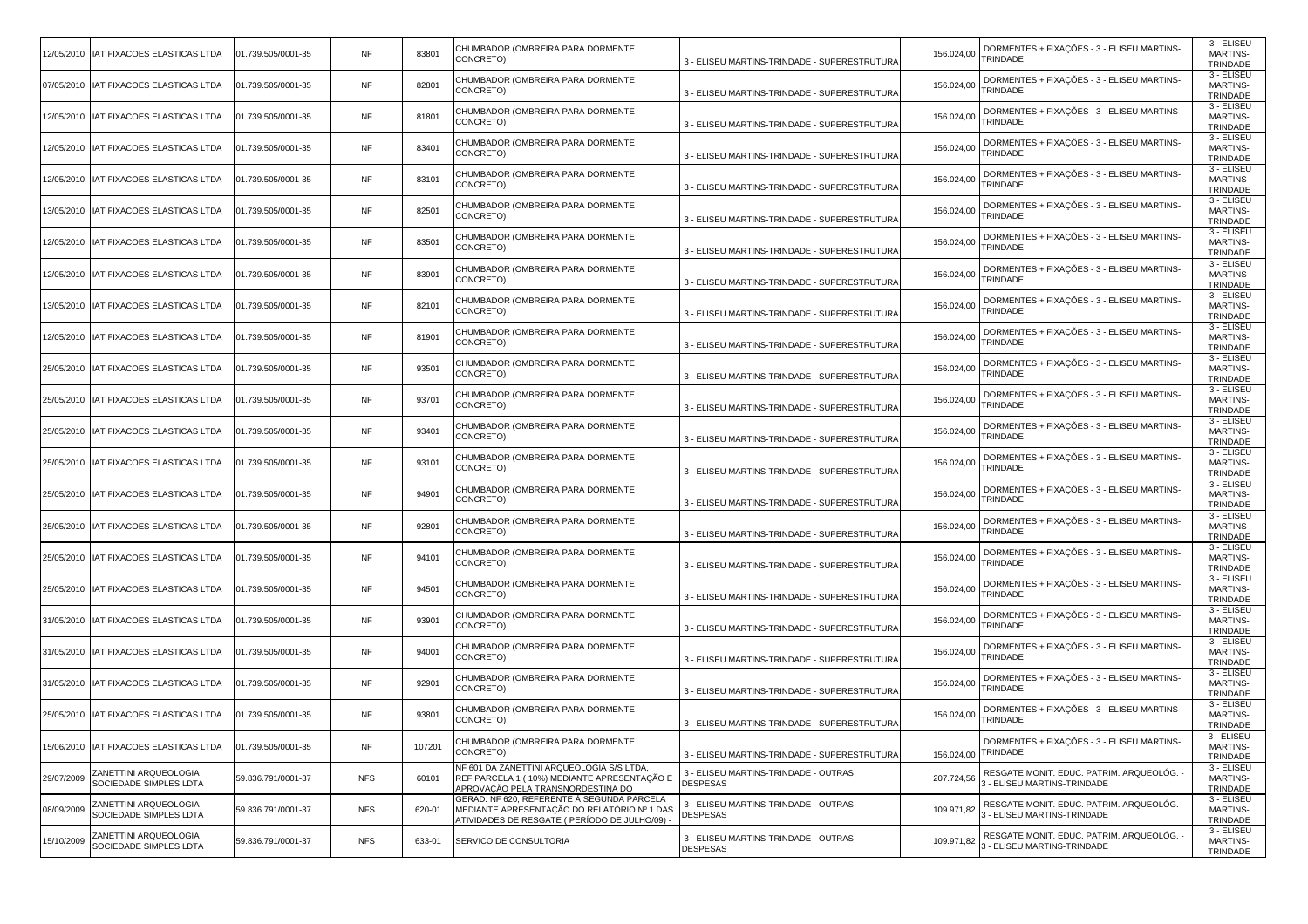| 23/12/2009 | RECONCRET RECUPERAÇÃO E<br>CONSTRUÇÃO LTDA                   | 03.584.650/0001-10                                                | <b>NFS</b>  | 130102    | SERVICO DE INFRAESTRUTURA                                                         | 3 - ELISEU MARTINS-TRINDADE - INFRA-ESTRUTURA           | 858.903,84    | TERRAPLENAGEM - 3 - ELISEU MARTINS-<br>TRINDADE                      | 3 - ELISEU<br><b>MARTINS-</b><br>TRINDADE   |
|------------|--------------------------------------------------------------|-------------------------------------------------------------------|-------------|-----------|-----------------------------------------------------------------------------------|---------------------------------------------------------|---------------|----------------------------------------------------------------------|---------------------------------------------|
| 23/12/2009 | RECONCRET RECUPERAÇÃO E<br>CONSTRUÇÃO LTDA                   | 03.584.650/0001-10                                                | <b>NFS</b>  | 120102    | SERVICO DE INFRAESTRUTURA                                                         | 3 - ELISEU MARTINS-TRINDADE - INFRA-ESTRUTURA           | 639.879,07    | TERRAPLENAGEM - 3 - ELISEU MARTINS-<br><b><i>FRINDADE</i></b>        | 3 - ELISEU<br><b>MARTINS-</b><br>TRINDADE   |
| 27/01/2010 | RECONCRET RECUPERAÇÃO E<br>CONSTRUÇÃO LTDA                   | 03.584.650/0001-10                                                | <b>NFS</b>  | 210102    | SERVICO DE INFRAESTRUTURA                                                         | 3 - ELISEU MARTINS-TRINDADE - INFRA-ESTRUTURA           | 1.529.626,09  | OUTROS DE INFRAESTRUTURA - 3 - ELISEU<br>MARTINS-TRINDADE            | 3 - ELISEU<br><b>MARTINS-</b><br>TRINDADE   |
| 25/02/2010 | OGMO - FORTALEZA                                             | 01.075.411/0001-09                                                | <b>NFS</b>  | 2402105   | REF. SERVIÇO DE MÃO DE OBRA DE DESCARGA DE<br>TRILHOS NO PORTO DO MUCURIPE        | 3 - ELISEU MARTINS-TRINDADE - SUPERESTRUTURA            | 270.359,74    | TRILHOS - 3 - ELISEU MARTINS-TRINDADE                                | 3 - ELISEU<br><b>MARTINS-</b><br>TRINDADE   |
| 1/03/2010  | JNILINK TRANSPORTES<br><b>INTEGRADOS LTDA</b>                | 04.009.865/0004-12                                                | <b>CTRC</b> | 213-01    | SERVICO DE TRANSPORTE                                                             | 3 - ELISEU MARTINS-TRINDADE - SUPERESTRUTURA            | 176.120,00    | TRILHOS - 3 - ELISEU MARTINS-TRINDADE                                | 3 - ELISEU<br><b>MARTINS-</b><br>TRINDADE   |
| 15/03/2010 | RECONCRET RECUPERAÇÃO E<br>CONSTRUÇÃO LTDA                   | 03.584.650/0001-10                                                | <b>NFS</b>  | 24-0102   | SERVICO DE INFRAESTRUTURA                                                         | 3 - ELISEU MARTINS-TRINDADE - INFRA-ESTRUTURA           | 1.683.381,21  | OUTROS DE INFRAESTRUTURA - 3 - ELISEU<br>MARTINS-TRINDADE            | 3 - ELISEU<br><b>MARTINS-</b><br>TRINDADE   |
| 8/03/2010  | OGMO - FORTALEZA                                             | 01.075.411/0001-09                                                | <b>NFS</b>  | 170310    | REF. SAGA ENTREPRISE REF. SERVIÇOS DE LIMPEZA<br>NO PORTO DO MUCURIPE             | 3 - ELISEU MARTINS-TRINDADE - SUPERESTRUTURA            | 249.763,60    | TRILHOS - 3 - ELISEU MARTINS-TRINDADE                                | 3 - ELISEU<br><b>MARTINS-</b><br>TRINDADE   |
| 3/04/2010  | /ISAO AMBIENTAL PROJETOS<br>_TDA                             | 08.060.716/0001-96                                                | <b>NFS</b>  | $9 - 01$  | NF 09 REFERENTE A GESTAO DE PBA DO TRECHO DE<br>ELIZEU MARTINS/TRINDADE - LOTE 02 | 3 - ELISEU MARTINS-TRINDADE - OUTRAS<br><b>DESPESAS</b> | 151.888,18    | IMPLANTAÇÃO DO PBA - 3 - ELISEU MARTINS-<br>TRINDADE                 | 3 - ELISEU<br><b>MARTINS-</b><br>TRINDADE   |
| 22/04/2010 | RECONCRET RECUPERAÇÃO E<br>CONSTRUÇÃO LTDA                   | 03.584.650/0001-10                                                | <b>NFS</b>  | 33-0102   | SERVICO DE INFRAESTRUTURA                                                         | 3 - ELISEU MARTINS-TRINDADE - INFRA-ESTRUTURA           | 994.254,22    | OUTROS DE INFRAESTRUTURA - 3 - ELISEU<br>MARTINS-TRINDADE            | 3 - ELISEU<br><b>MARTINS-</b><br>TRINDADE   |
| 22/04/2010 | RECONCRET RECUPERAÇÃO E<br>CONSTRUÇÃO LTDA                   | 03.584.650/0001-10                                                | <b>NFS</b>  | 33-0101   | SERVICO DE INFRAESTRUTURA                                                         | 3 - ELISEU MARTINS-TRINDADE - INFRA-ESTRUTURA           | 176.032,66    | OUTROS DE INFRAESTRUTURA - 3 - ELISEU<br>MARTINS-TRINDADE            | 3 - ELISEU<br><b>MARTINS-</b><br>TRINDADE   |
| 20/05/2010 | RECONCRET RECUPERAÇÃO E<br>CONSTRUÇÃO LTDA                   | 03.584.650/0001-10                                                | <b>NFS</b>  | 340101    | SERVICO DE INFRAESTRUTURA                                                         | 3 - ELISEU MARTINS-TRINDADE - INFRA-ESTRUTURA           | 1.240.858,21  | OUTROS DE INFRAESTRUTURA - 3 - ELISEU<br>MARTINS-TRINDADE            | 3 - ELISEU<br><b>MARTINS-</b><br>TRINDADE   |
| 25/05/2010 | MEDEFIL MINERACAO E<br><b>TRANSPORTES LTDA</b>               | 01.121.343/0001-77                                                | <b>NFS</b>  | $10 - 01$ | SERVICO DE LOCACAO DE EQUIPAMENTOS                                                | 3 - ELISEU MARTINS-TRINDADE - INFRA-ESTRUTURA           | 219.364,13    | TERRAPLENAGEM - 3 - ELISEU MARTINS-<br><b><i>FRINDADE</i></b>        | 3 - ELISEU<br><b>MARTINS-</b><br>TRINDADE   |
| 28/05/2010 | WANDER NOGUEIRA SERVICOS<br>DE TERRAPLANAGEM LTDA            | 10.427.576/0001-93                                                | <b>NFS</b>  | 5701      | SERVICO DE LOCACAO DE EQUIPAMENTOS                                                | 3 - ELISEU MARTINS-TRINDADE - INFRA-ESTRUTURA           | 145.015,13    | TERRAPLENAGEM - 3 - ELISEU MARTINS-<br>TRINDADE                      | 3 - ELISEU<br><b>MARTINS-</b><br>TRINDADE   |
| 02/06/2010 | ZANETTINI ARQUEOLOGIA<br>SOCIEDADE SIMPLES LDTA              | 59.836.791/0001-37                                                | <b>NFS</b>  | 118-01    | SERVICO DE CONSULTORIA                                                            | 3 - ELISEU MARTINS-TRINDADE - OUTRAS<br><b>DESPESAS</b> | 105.957,85    | APOIO/GESTÃO - PROGRAMAS AMBIENTAIS - 3 -<br>ELISEU MARTINS-TRINDADE | 3 - ELISEU<br><b>MARTINS-</b><br>TRINDADE   |
| 07/06/2010 | MULTLOG LOCACAO E SERVICOS<br>DE LOGISTICA LTDA              | 08.402.620/0001-69 e<br>08.402.620/0002-<br>40;07.190.822/0001-21 | <b>NFS</b>  | 31501     | SERVICO DE LOCACAO DE EMPILHADEIRA                                                | 3 - ELISEU MARTINS-TRINDADE - SUPERESTRUTURA            | 336.305,72    | TRILHOS - 3 - ELISEU MARTINS-TRINDADE                                | 3 - ELISEU<br><b>MARTINS-</b><br>TRINDADE   |
| 07/06/2010 | MULTLOG LOCACAO E SERVICOS<br>DE LOGISTICA LTDA              | 08.402.620/0001-69 e<br>08.402.620/0002-<br>40:07.190.822/0001-21 | <b>NFS</b>  | 31501     | SERVICO DE TRANSPORTE RODOVIARIO                                                  | 3 - ELISEU MARTINS-TRINDADE - SUPERESTRUTURA            | 265.677,61    | TRILHOS - 3 - ELISEU MARTINS-TRINDADE                                | 3 - ELISEU<br><b>MARTINS-</b><br>TRINDADE   |
| 4/06/2010  | LUCCHINI S.P.A                                               | 11.111.111/1111-11                                                | NF IMPORT   | 1976-0102 | TRILHO UIC 60 NAO FURADO                                                          | 3 - ELISEU MARTINS-TRINDADE - SUPERESTRUTURA            | 14.460.965,27 | TRILHOS - 3 - ELISEU MARTINS-TRINDADE                                | 3 - ELISEU<br><b>MARTINS-</b><br>TRINDADE   |
| 4/06/2010  | <b><i>MEDEFIL MINERACAO E</i></b><br><b>TRANSPORTES LTDA</b> | 01.121.343/0001-77                                                | <b>NFS</b>  | 1201      | SERVICO DE LOCACAO DE EQUIPAMENTOS                                                | 3 - ELISEU MARTINS-TRINDADE - INFRA-ESTRUTURA           | 407.914,08    | TERRAPLENAGEM - 3 - ELISEU MARTINS-<br>TRINDADE                      | 3 - ELISEU<br><b>MARTINS-</b><br>TRINDADE   |
| 15/06/2010 | IAT FIXACOES ELASTICAS LTDA                                  | 60.775.293/0001-00                                                | <b>NF</b>   | 107301    | CHUMBADOR (OMBREIRA PARA DORMENTE<br>CONCRETO)                                    | 3 - ELISEU MARTINS-TRINDADE - SUPERESTRUTURA            | 156.024,00    | DORMENTES + FIXAÇÕES - 3 - ELISEU MARTINS-<br><b><i>FRINDADE</i></b> | 3 - ELISEU<br><b>MARTINS-</b><br>TRINDADE   |
| 5/06/2010  | AT FIXACOES ELASTICAS LTDA                                   | 60.775.293/0001-00                                                | NF          | 107401    | CHUMBADOR (OMBREIRA PARA DORMENTE<br>CONCRETO)                                    | 3 - ELISEU MARTINS-TRINDADE - SUPERESTRUTURA            | 156.024,00    | DORMENTES + FIXAÇÕES - 3 - ELISEU MARTINS-<br>TRINDADE               | 3 - ELISEU<br><b>MARTINS-</b><br>TRINDADE   |
| 5/06/2010  | IAT FIXACOES ELASTICAS LTDA                                  | 60.775.293/0001-00                                                | <b>NF</b>   | 107501    | CHUMBADOR (OMBREIRA PARA DORMENTE<br>CONCRETO)                                    | 3 - ELISEU MARTINS-TRINDADE - SUPERESTRUTURA            | 156.024,00    | DORMENTES + FIXAÇÕES - 3 - ELISEU MARTINS-<br>TRINDADE               | 3 - ELISEU<br><b>MARTINS-</b><br>TRINDADE   |
|            | 15/06/2010   IAT FIXACOES ELASTICAS LTDA                     | 01.739.505/0001-35                                                | <b>NF</b>   | 107601    | CHUMBADOR (OMBREIRA PARA DORMENTE<br>CONCRETO)                                    | 3 - ELISEU MARTINS-TRINDADE - SUPERESTRUTURA            | 156.024,00    | DORMENTES + FIXAÇÕES - 3 - ELISEU MARTINS-<br>TRINDADE               | $3 - ELISEU$<br><b>MARTINS-</b><br>TRINDADE |
|            | 15/06/2010 IAT FIXACOES ELASTICAS LTDA                       | 01.739.505/0001-35                                                | <b>NF</b>   | 107701    | CHUMBADOR (OMBREIRA PARA DORMENTE<br>CONCRETO)                                    | 3 - ELISEU MARTINS-TRINDADE - SUPERESTRUTURA            | 156.024,00    | DORMENTES + FIXAÇÕES - 3 - ELISEU MARTINS-<br>TRINDADE               | 3 - ELISEU<br><b>MARTINS-</b><br>TRINDADE   |
| 5/06/2010  | IAT FIXACOES ELASTICAS LTDA                                  | 01.739.505/0001-35                                                | <b>NF</b>   | 107801    | CHUMBADOR (OMBREIRA PARA DORMENTE<br>CONCRETO)                                    | 3 - ELISEU MARTINS-TRINDADE - SUPERESTRUTURA            | 156.024,00    | DORMENTES + FIXAÇÕES - 3 - ELISEU MARTINS-<br>TRINDADE               | 3 - ELISEU<br>MARTINS-<br>TRINDADE          |
| 5/06/2010  | IAT FIXACOES ELASTICAS LTDA                                  | 01.739.505/0001-35                                                | <b>NF</b>   | 107901    | CHUMBADOR (OMBREIRA PARA DORMENTE<br>CONCRETO)                                    | 3 - ELISEU MARTINS-TRINDADE - SUPERESTRUTURA            | 156.024,00    | DORMENTES + FIXAÇÕES - 3 - ELISEU MARTINS-<br>TRINDADE               | 3 - ELISEU<br><b>MARTINS-</b><br>TRINDADE   |
| 5/06/2010  | IAT FIXACOES ELASTICAS LTDA                                  | 01.739.505/0001-35                                                | <b>NF</b>   | 108001    | CHUMBADOR (OMBREIRA PARA DORMENTE<br>CONCRETO)                                    | 3 - ELISEU MARTINS-TRINDADE - SUPERESTRUTURA            | 156.024,00    | DORMENTES + FIXAÇÕES - 3 - ELISEU MARTINS-<br>TRINDADE               | 3 - ELISEU<br><b>MARTINS-</b><br>TRINDADE   |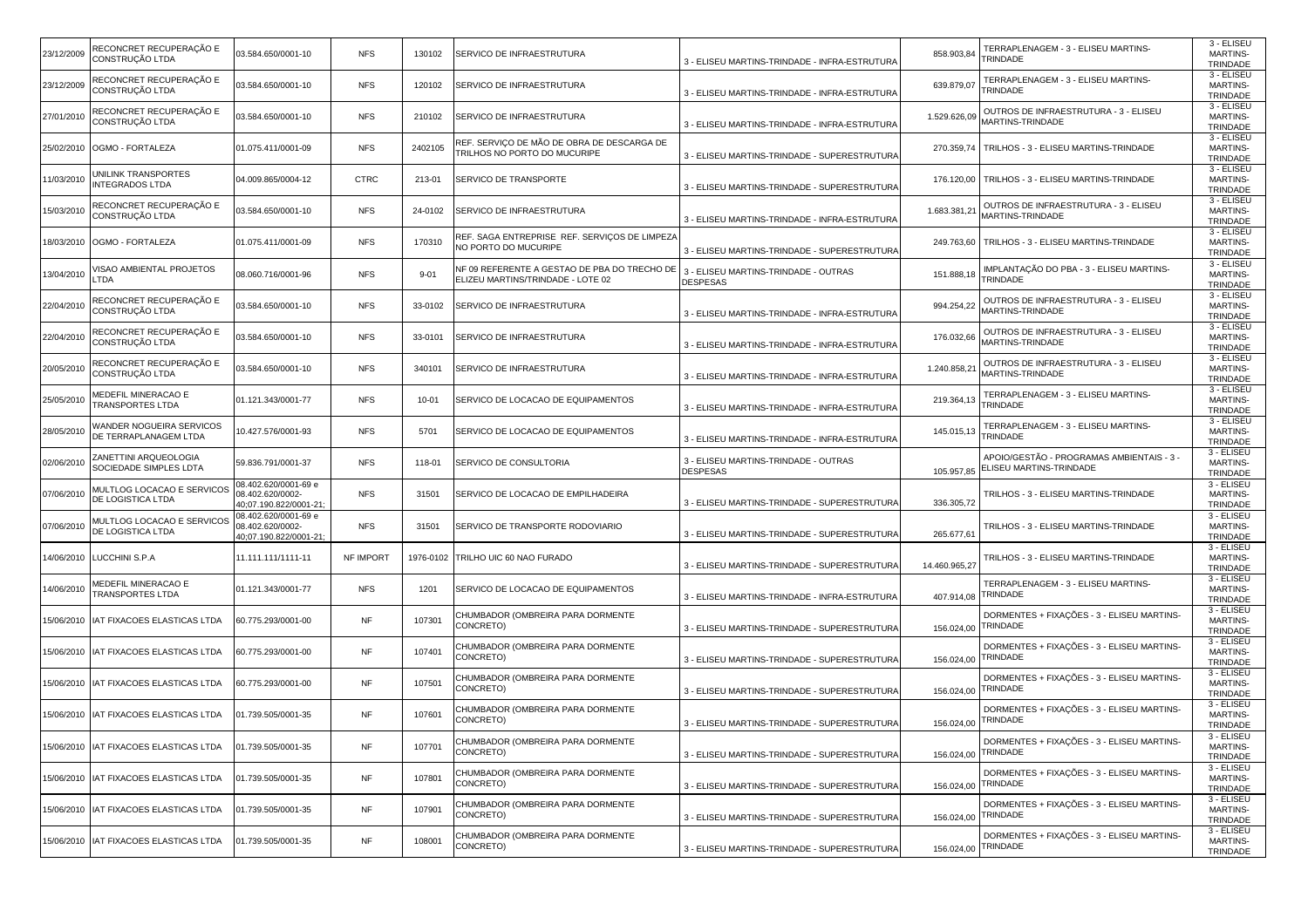| 5/06/2010          | IAT FIXACOES ELASTICAS LTDA                   | 01.739.505/0001-35 | NF         | 108101  | CHUMBADOR (OMBREIRA PARA DORMENTE<br>CONCRETO)   | 3 - ELISEU MARTINS-TRINDADE - SUPERESTRUTURA  | 156.024,00   | DORMENTES + FIXAÇÕES - 3 - ELISEU MARTINS-<br>TRINDADE               | 3 - ELISEU<br><b>MARTINS-</b><br>TRINDADE |
|--------------------|-----------------------------------------------|--------------------|------------|---------|--------------------------------------------------|-----------------------------------------------|--------------|----------------------------------------------------------------------|-------------------------------------------|
|                    | 5/06/2010   IAT FIXACOES ELASTICAS LTDA       | 01.739.505/0001-35 | NF         | 108201  | CHUMBADOR (OMBREIRA PARA DORMENTE<br>CONCRETO)   | 3 - ELISEU MARTINS-TRINDADE - SUPERESTRUTURA  | 156.024,00   | DORMENTES + FIXAÇÕES - 3 - ELISEU MARTINS-<br>TRINDADE               | 3 - ELISEU<br><b>MARTINS-</b><br>TRINDADE |
| 5/06/2010          | IAT FIXACOES ELASTICAS LTDA                   | 01.739.505/0001-35 | <b>NF</b>  | 108301  | CHUMBADOR (OMBREIRA PARA DORMENTE<br>CONCRETO)   | 3 - ELISEU MARTINS-TRINDADE - SUPERESTRUTURA  | 156.024,00   | DORMENTES + FIXAÇÕES - 3 - ELISEU MARTINS-<br>RINDADE                | 3 - ELISEU<br>MARTINS-<br>TRINDADE        |
| 5/06/2010          | IAT FIXACOES ELASTICAS LTDA                   | 01.739.505/0001-35 | <b>NF</b>  | 108401  | CHUMBADOR (OMBREIRA PARA DORMENTE<br>CONCRETO)   | 3 - ELISEU MARTINS-TRINDADE - SUPERESTRUTURA  | 156.024,00   | DORMENTES + FIXAÇÕES - 3 - ELISEU MARTINS-<br>TRINDADE               | 3 - ELISEU<br><b>MARTINS-</b><br>TRINDADE |
| 5/06/2010          | IAT FIXACOES ELASTICAS LTDA                   | 01.739.505/0001-35 | NF         | 108501  | CHUMBADOR (OMBREIRA PARA DORMENTE<br>CONCRETO)   | 3 - ELISEU MARTINS-TRINDADE - SUPERESTRUTURA  | 156.024,00   | DORMENTES + FIXAÇÕES - 3 - ELISEU MARTINS-<br>TRINDADE               | 3 - ELISEU<br><b>MARTINS-</b><br>TRINDADE |
|                    | 5/06/2010   IAT FIXACOES ELASTICAS LTDA       | 01.739.505/0001-35 | NF         | 108601  | CHUMBADOR (OMBREIRA PARA DORMENTE<br>CONCRETO)   | 3 - ELISEU MARTINS-TRINDADE - SUPERESTRUTURA  | 156.024,00   | DORMENTES + FIXAÇÕES - 3 - ELISEU MARTINS-<br>TRINDADE               | 3 - ELISEU<br><b>MARTINS-</b><br>TRINDADE |
|                    | 5/06/2010   IAT FIXACOES ELASTICAS LTDA       | 01.739.505/0001-35 | <b>NF</b>  | 108701  | CHUMBADOR (OMBREIRA PARA DORMENTE<br>CONCRETO)   | 3 - ELISEU MARTINS-TRINDADE - SUPERESTRUTURA  | 156.024,00   | DORMENTES + FIXAÇÕES - 3 - ELISEU MARTINS-<br>TRINDADE               | 3 - ELISEU<br><b>MARTINS-</b><br>TRINDADE |
| 5/06/2010          | IAT FIXACOES ELASTICAS LTDA                   | 01.739.505/0001-35 | <b>NF</b>  | 108801  | CHUMBADOR (OMBREIRA PARA DORMENTE<br>CONCRETO)   | 3 - ELISEU MARTINS-TRINDADE - SUPERESTRUTURA  | 156.024,00   | DORMENTES + FIXAÇÕES - 3 - ELISEU MARTINS-<br><b><i>FRINDADE</i></b> | 3 - ELISEU<br><b>MARTINS-</b><br>TRINDADE |
|                    | 5/06/2010   IAT FIXACOES ELASTICAS LTDA       | 01.739.505/0001-35 | NF         | 108901  | CHUMBADOR (OMBREIRA PARA DORMENTE<br>CONCRETO)   | 3 - ELISEU MARTINS-TRINDADE - SUPERESTRUTURA  | 156.024,00   | DORMENTES + FIXAÇÕES - 3 - ELISEU MARTINS-<br>TRINDADE               | 3 - ELISEU<br><b>MARTINS-</b><br>TRINDADE |
| 5/06/2010          | IAT FIXACOES ELASTICAS LTDA                   | 01.739.505/0001-35 | NF         | 109001  | CHUMBADOR (OMBREIRA PARA DORMENTE<br>CONCRETO)   | 3 - ELISEU MARTINS-TRINDADE - SUPERESTRUTURA  | 156.024,00   | DORMENTES + FIXAÇÕES - 3 - ELISEU MARTINS-<br>TRINDADE               | 3 - ELISEU<br><b>MARTINS-</b><br>TRINDADE |
| 5/06/2010          | IAT FIXACOES ELASTICAS LTDA                   | 01.739.505/0001-35 | NF         | 109101  | CHUMBADOR (OMBREIRA PARA DORMENTE<br>CONCRETO)   | 3 - ELISEU MARTINS-TRINDADE - SUPERESTRUTURA  | 156.024,00   | DORMENTES + FIXAÇÕES - 3 - ELISEU MARTINS-<br>TRINDADE               | 3 - ELISEU<br><b>MARTINS-</b><br>TRINDADE |
|                    | 5/06/2010   IAT FIXACOES ELASTICAS LTDA       | 01.739.505/0001-35 | <b>NF</b>  | 109201  | CHUMBADOR (OMBREIRA PARA DORMENTE<br>CONCRETO)   | 3 - ELISEU MARTINS-TRINDADE - SUPERESTRUTURA  | 156.024,00   | DORMENTES + FIXAÇÕES - 3 - ELISEU MARTINS-<br>TRINDADE               | 3 - ELISEU<br><b>MARTINS-</b><br>TRINDADE |
| 5/06/2010          | IAT FIXACOES ELASTICAS LTDA                   | 01.739.505/0001-35 | NF         | 109301  | CHUMBADOR (OMBREIRA PARA DORMENTE<br>CONCRETO)   | 3 - ELISEU MARTINS-TRINDADE - SUPERESTRUTURA  | 156.024,00   | DORMENTES + FIXAÇÕES - 3 - ELISEU MARTINS-<br>TRINDADE               | 3 - ELISEU<br><b>MARTINS-</b><br>TRINDADE |
| 5/06/2010          | IAT FIXACOES ELASTICAS LTDA                   | 01.739.505/0001-35 | <b>NF</b>  | 109501  | CHUMBADOR (OMBREIRA PARA DORMENTE<br>CONCRETO)   | 3 - ELISEU MARTINS-TRINDADE - SUPERESTRUTURA  | 156.024,00   | DORMENTES + FIXAÇÕES - 3 - ELISEU MARTINS-<br>TRINDADE               | 3 - ELISEU<br><b>MARTINS-</b><br>TRINDADE |
|                    | 5/06/2010   IAT FIXACOES ELASTICAS LTDA       | 01.739.505/0001-35 | NF         | 109601  | CHUMBADOR (OMBREIRA PARA DORMENTE<br>CONCRETO)   | 3 - ELISEU MARTINS-TRINDADE - SUPERESTRUTURA  | 156.024,00   | DORMENTES + FIXAÇÕES - 3 - ELISEU MARTINS-<br>TRINDADE               | 3 - ELISEU<br><b>MARTINS-</b><br>TRINDADE |
| 5/06/2010          | IAT FIXACOES ELASTICAS LTDA                   | 01.739.505/0001-35 | <b>NF</b>  | 109701  | CHUMBADOR (OMBREIRA PARA DORMENTE<br>CONCRETO)   | 3 - ELISEU MARTINS-TRINDADE - SUPERESTRUTURA  | 156.024,00   | DORMENTES + FIXAÇÕES - 3 - ELISEU MARTINS-<br><b><i>FRINDADE</i></b> | 3 - ELISEU<br><b>MARTINS-</b><br>TRINDADE |
| 5/06/2010          | IAT FIXACOES ELASTICAS LTDA                   | 01.739.505/0001-35 | NF         | 109801  | CHUMBADOR (OMBREIRA PARA DORMENTE<br>CONCRETO)   | 3 - ELISEU MARTINS-TRINDADE - SUPERESTRUTURA  | 156.024,00   | DORMENTES + FIXAÇÕES - 3 - ELISEU MARTINS-<br>TRINDADE               | 3 - ELISEU<br><b>MARTINS-</b><br>TRINDADE |
|                    | 5/06/2010   IAT FIXACOES ELASTICAS LTDA       | 01.739.505/0001-35 | NF         | 109901  | CHUMBADOR (OMBREIRA PARA DORMENTE<br>CONCRETO)   | 3 - ELISEU MARTINS-TRINDADE - SUPERESTRUTURA  | 156.024,00   | DORMENTES + FIXAÇÕES - 3 - ELISEU MARTINS-<br>TRINDADE               | 3 - ELISEU<br><b>MARTINS-</b><br>TRINDADE |
| 24/06/2010         | MEDEFIL MINERACAO E<br>TRANSPORTES LTDA       | 01.121.343/0001-77 | <b>NFS</b> | 1101    | SERVICO DE LOCACAO DE EQUIPAMENTOS               | 3 - ELISEU MARTINS-TRINDADE - INFRA-ESTRUTURA | 484.440,29   | TERRAPLENAGEM - 3 - ELISEU MARTINS-<br>TRINDADE                      | 3 - ELISEU<br><b>MARTINS-</b><br>TRINDADE |
| 24/06/201          | RECONCRET RECUPERAÇÃO E<br>CONSTRUÇÃO LTDA    | 03.584.650/0001-10 | <b>NFS</b> | 36-0102 | SERVICO DE INFRAESTRUTURA                        | 3 - ELISEU MARTINS-TRINDADE - INFRA-ESTRUTURA | 1.653.150,73 | OUTROS DE INFRAESTRUTURA - 3 - ELISEU<br>MARTINS-TRINDADE            | 3 - ELISEU<br><b>MARTINS-</b><br>TRINDADE |
| 28/06/2010 VENAMAQ |                                               | 03.071.324/0001-09 | <b>NFS</b> | 75-01   | SERVICO DE LOCACAO DE EQUIPAMENTOS               | 3 - ELISEU MARTINS-TRINDADE - INFRA-ESTRUTURA | 107.811,47   | TERRAPLENAGEM - 3 - ELISEU MARTINS-<br><b><i>FRINDADE</i></b>        | 3 - ELISEU<br><b>MARTINS-</b><br>TRINDADE |
|                    | 01/07/2010 VIACAO SAO JORGE                   | 09.609.595/0001-51 | NFS/IRRF   | 9601    | SERVICO DE LOCACAO DE VEICULO                    | 3 - ELISEU MARTINS-TRINDADE - INFRA-ESTRUTURA | 139.386,42   | TERRAPLENAGEM - 3 - ELISEU MARTINS-<br>TRINDADE                      | 3 - ELISEU<br><b>MARTINS-</b><br>TRINDADE |
| 19/07/2010         | RECONCRET RECUPERAÇÃO E<br>CONSTRUÇÃO LTDA    | 03.584.650/0001-10 | NFS/IRRF   | 420102  | SERVICO DE INFRAESTRUTURA                        | 3 - ELISEU MARTINS-TRINDADE - INFRA-ESTRUTURA | 1.341.202,54 | OUTROS DE INFRAESTRUTURA - 3 - ELISEU<br>MARTINS-TRINDADE            | 3 - ELISEU<br><b>MARTINS-</b><br>TRINDADE |
| 21/07/2010         | SOUSA FERRO EMPREITEIRA E<br>COMERCIO LTDA    | 07.010.279/0001-33 | NFS/IRRF   | 29701   | SERVICO DE APLICACAO DE ACO CORTADO E<br>DOBRADO | 3 - ELISEU MARTINS-TRINDADE - INFRA-ESTRUTURA | 103.494,16   | CONST DE OBRAS DE ARTE ESPECIAIS - 3 -<br>ELISEU MARTINS-TRINDADE    | 3 - ELISEU<br><b>MARTINS-</b><br>TRINDADE |
| 22/07/2010         | MEDEFIL MINERACAO E<br><b>RANSPORTES LTDA</b> | 01.121.343/0001-77 | NFS/IRRF   | 1301    | SERVICO DE LOCACAO DE EQUIPAMENTOS               | 3 - ELISEU MARTINS-TRINDADE - INFRA-ESTRUTURA | 421.303,83   | TERRAPLENAGEM - 3 - ELISEU MARTINS-<br>TRINDADE                      | 3 - ELISEU<br><b>MARTINS-</b><br>TRINDADE |
| 22/07/2010         | MEDEFIL MINERACAO E<br>TRANSPORTES LTDA       | 01.121.343/0001-77 | NFS/IRRF   | 1401    | SERVICO DE LOCACAO DE EQUIPAMENTOS               | 3 - ELISEU MARTINS-TRINDADE - INFRA-ESTRUTURA | 403.334,90   | TERRAPLENAGEM - 3 - ELISEU MARTINS-<br>TRINDADE                      | 3 - ELISEU<br><b>MARTINS-</b><br>TRINDADE |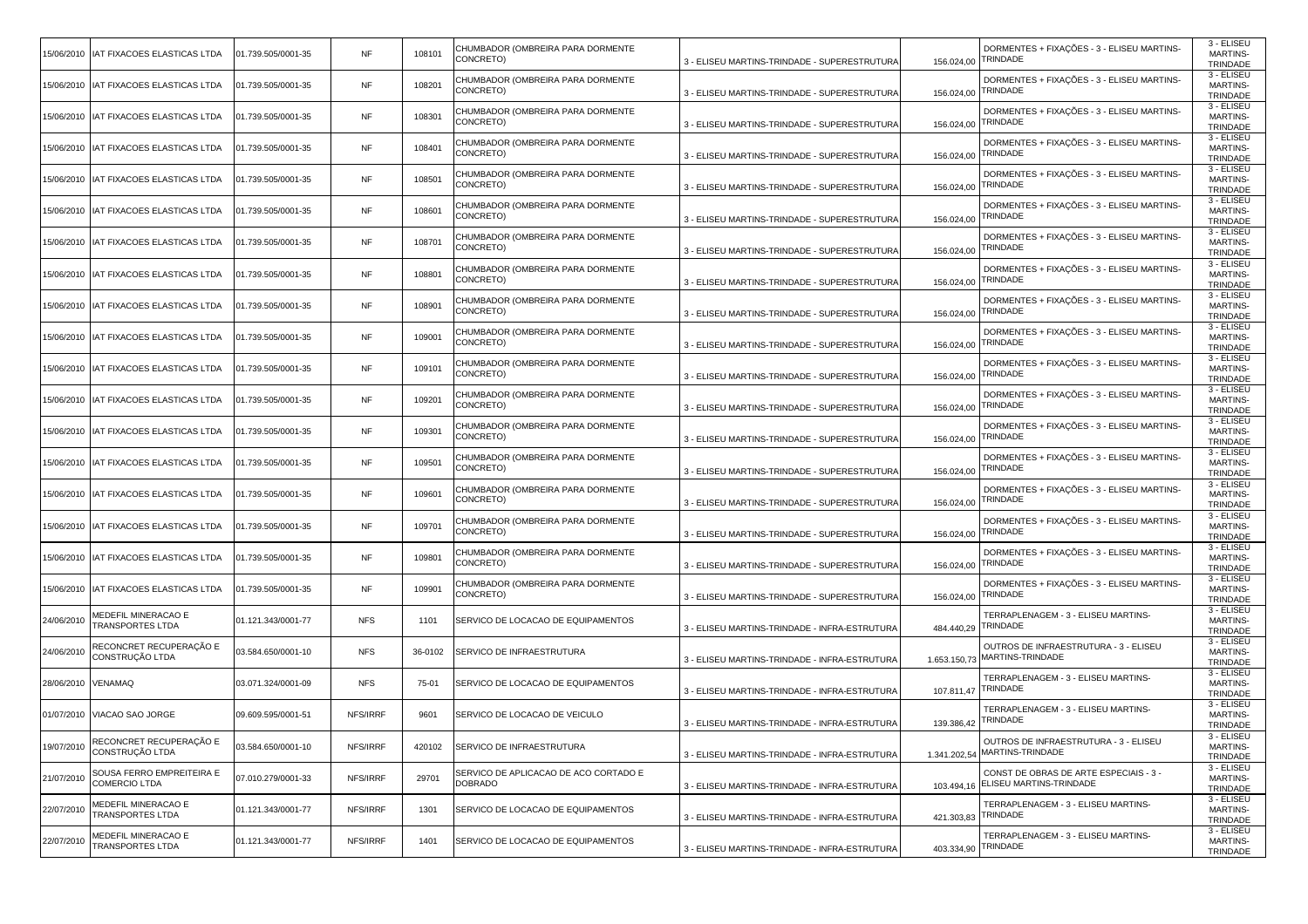| 26/07/2010 | IAT FIXACOES ELASTICAS LTDA                       | 01.739.505/0001-35                                                | <b>NF</b>  | 135801 | CHUMBADOR (OMBREIRA PARA DORMENTE<br>CONCRETO) | 3 - ELISEU MARTINS-TRINDADE - SUPERESTRUTURA            | 156.024,00  | DORMENTES + FIXAÇÕES - 3 - ELISEU MARTINS-<br>TRINDADE                 | 3 - ELISEU<br><b>MARTINS-</b><br>TRINDADE |
|------------|---------------------------------------------------|-------------------------------------------------------------------|------------|--------|------------------------------------------------|---------------------------------------------------------|-------------|------------------------------------------------------------------------|-------------------------------------------|
|            | 26/07/2010   IAT FIXACOES ELASTICAS LTDA          | 01.739.505/0001-35                                                | <b>NF</b>  | 136201 | CHUMBADOR (OMBREIRA PARA DORMENTE<br>CONCRETO) | 3 - ELISEU MARTINS-TRINDADE - SUPERESTRUTURA            | 156.024,00  | DORMENTES + FIXAÇÕES - 3 - ELISEU MARTINS-<br>TRINDADE                 | 3 - ELISEU<br><b>MARTINS-</b><br>TRINDADE |
| 26/07/2010 | IAT FIXACOES ELASTICAS LTDA                       | 01.739.505/0001-35                                                | <b>NF</b>  | 136601 | CHUMBADOR (OMBREIRA PARA DORMENTE<br>CONCRETO) | 3 - ELISEU MARTINS-TRINDADE - SUPERESTRUTURA            | 156.024,00  | DORMENTES + FIXAÇÕES - 3 - ELISEU MARTINS-<br>TRINDADE                 | 3 - ELISEU<br>MARTINS-<br>TRINDADE        |
| 26/07/2010 | IAT FIXACOES ELASTICAS LTDA                       | 01.739.505/0001-35                                                | <b>NF</b>  | 137101 | CHUMBADOR (OMBREIRA PARA DORMENTE<br>CONCRETO) | 3 - ELISEU MARTINS-TRINDADE - SUPERESTRUTURA            | 156.024,00  | DORMENTES + FIXAÇÕES - 3 - ELISEU MARTINS-<br>TRINDADE                 | 3 - ELISEU<br><b>MARTINS-</b><br>TRINDADE |
| 26/07/2010 | MULTLOG LOCACAO E SERVICOS<br>DE LOGISTICA LTDA   | 08.402.620/0001-69 e<br>08.402.620/0002-<br>40;07.190.822/0001-21 | NFS/IRRF   | 33701  | SERVICO DE MOVIMENTACAO DE MERCADORIA          | 3 - ELISEU MARTINS-TRINDADE - SUPERESTRUTURA            | 1.215.753,0 | TRILHOS - 3 - ELISEU MARTINS-TRINDADE                                  | 3 - ELISEU<br><b>MARTINS-</b><br>TRINDADE |
| 27/07/2010 | <b>JJN TERRAPLANAGEM E</b><br>TRANSPORTES LTDA-ME | 11.281.424/0001-98                                                | NFS/IRRF   | 12201  | SERVICO DE LOCACAO DE EQUIPAMENTOS             | 3 - ELISEU MARTINS-TRINDADE - INFRA-ESTRUTURA           | 108.062,46  | TERRAPLENAGEM - 3 - ELISEU MARTINS-<br>TRINDADE                        | 3 - ELISEU<br><b>MARTINS-</b><br>TRINDADE |
| 27/07/2010 | VIACAO SAO JORGE                                  | 09.609.595/0001-51                                                | NFS/IRRF   | 10901  | SERVICO DE LOCACAO DE VEICULO                  | 3 - ELISEU MARTINS-TRINDADE - INFRA-ESTRUTURA           | 238.816,00  | OUTROS DE INFRAESTRUTURA - 3 - ELISEU<br>MARTINS-TRINDADE              | 3 - ELISEU<br><b>MARTINS-</b><br>TRINDADE |
| 27/07/2010 | WANDER NOGUEIRA SERVICOS<br>DE TERRAPLANAGEM LTDA | 10.427.576/0001-93                                                | NFS/IRRF   | 6701   | SERVICO DE LOCACAO DE EQUIPAMENTOS             | 3 - ELISEU MARTINS-TRINDADE - INFRA-ESTRUTURA           | 118.231,07  | TERRAPLENAGEM - 3 - ELISEU MARTINS-<br>TRINDADE                        | 3 - ELISEU<br><b>MARTINS-</b><br>TRINDADE |
| 27/07/2010 | WISE MED - MEDICINA DO<br>TRABALHO                | 11.451.153/0001-71                                                | <b>NFS</b> | 68-01  | SERVICO DE EXAMES MEDICOS                      | 3 - ELISEU MARTINS-TRINDADE - INFRA-ESTRUTURA           | 101.758,49  | OUTROS DE INFRAESTRUTURA - 3 - ELISEU<br>MARTINS-TRINDADE              | 3 - ELISEU<br><b>MARTINS-</b><br>TRINDADE |
| 27/07/201  | ZANETTINI ARQUEOLOGIA<br>SOCIEDADE SIMPLES LDTA   | 59.836.791/0001-37                                                | <b>NFS</b> | 159-01 | SERVICO DE CONSULTORIA                         | 3 - ELISEU MARTINS-TRINDADE - OUTRAS<br><b>DESPESAS</b> | 105.957,85  | RESGATE MONIT. EDUC. PATRIM. ARQUEOLÓG.<br>3 - ELISEU MARTINS-TRINDADE | 3 - ELISEU<br><b>MARTINS-</b><br>TRINDADE |
| 28/07/2010 | /ENAMAQ                                           | 03.071.324/0001-09                                                | NFS/IRRF   | 10001  | SERVICO DE LOCACAO DE EQUIPAMENTOS             | 3 - ELISEU MARTINS-TRINDADE - INFRA-ESTRUTURA           | 126.270,32  | TERRAPLENAGEM - 3 - ELISEU MARTINS-<br>TRINDADE                        | 3 - ELISEU<br><b>MARTINS-</b><br>TRINDADE |
| 03/08/2010 | TRANSMAQUINA                                      | 07.294.095/0001-42                                                | NFS/IRRF   | 388101 | SERVICO DE LOCACAO DE CARRETA                  | 3 - ELISEU MARTINS-TRINDADE - SUPERESTRUTURA            | 307.200,00  | TRILHOS - 3 - ELISEU MARTINS-TRINDADE                                  | 3 - ELISEU<br>MARTINS-<br>TRINDADE        |
| 06/08/2010 | AT FIXACOES ELASTICAS LTDA                        | 01.739.505/0001-35                                                | <b>NF</b>  | 135701 | CHUMBADOR (OMBREIRA PARA DORMENTE<br>CONCRETO) | 3 - ELISEU MARTINS-TRINDADE - SUPERESTRUTURA            | 156.024,00  | DORMENTES + FIXAÇÕES - 3 - ELISEU MARTINS-<br>TRINDADE                 | 3 - ELISEU<br><b>MARTINS-</b><br>TRINDADE |
| 06/08/2010 | IAT FIXACOES ELASTICAS LTDA                       | 01.739.505/0001-35                                                | <b>NF</b>  | 135901 | CHUMBADOR (OMBREIRA PARA DORMENTE<br>CONCRETO) | 3 - ELISEU MARTINS-TRINDADE - SUPERESTRUTURA            | 156.024,00  | DORMENTES + FIXAÇÕES - 3 - ELISEU MARTINS-<br>TRINDADE                 | 3 - ELISEU<br><b>MARTINS-</b><br>TRINDADE |
| 06/08/2010 | IAT FIXACOES ELASTICAS LTDA                       | 01.739.505/0001-35                                                | <b>NF</b>  | 136001 | CHUMBADOR (OMBREIRA PARA DORMENTE<br>CONCRETO) | 3 - ELISEU MARTINS-TRINDADE - SUPERESTRUTURA            | 156.024,00  | DORMENTES + FIXAÇÕES - 3 - ELISEU MARTINS-<br>TRINDADE                 | 3 - ELISEU<br><b>MARTINS-</b><br>TRINDADE |
| 06/08/2010 | AT FIXACOES ELASTICAS LTDA                        | 01.739.505/0001-35                                                | <b>NF</b>  | 136101 | CHUMBADOR (OMBREIRA PARA DORMENTE<br>CONCRETO) | 3 - ELISEU MARTINS-TRINDADE - SUPERESTRUTURA            | 156.024,00  | DORMENTES + FIXAÇÕES - 3 - ELISEU MARTINS-<br>TRINDADE                 | 3 - ELISEU<br>MARTINS-<br>TRINDADE        |
| 06/08/2010 | AT FIXACOES ELASTICAS LTDA                        | 01.739.505/0001-35                                                | <b>NF</b>  | 136301 | CHUMBADOR (OMBREIRA PARA DORMENTE<br>CONCRETO) | 3 - ELISEU MARTINS-TRINDADE - SUPERESTRUTURA            | 156.024,00  | DORMENTES + FIXAÇÕES - 3 - ELISEU MARTINS-<br>TRINDADE                 | 3 - ELISEU<br><b>MARTINS-</b><br>TRINDADE |
| 06/08/2010 | IAT FIXACOES ELASTICAS LTDA                       | 01.739.505/0001-35                                                | <b>NF</b>  | 136401 | CHUMBADOR (OMBREIRA PARA DORMENTE<br>CONCRETO) | 3 - ELISEU MARTINS-TRINDADE - SUPERESTRUTURA            | 156.024,00  | DORMENTES + FIXAÇÕES - 3 - ELISEU MARTINS-<br>TRINDADE                 | 3 - ELISEU<br>MARTINS-<br>TRINDADE        |
| 06/08/2010 | IAT FIXACOES ELASTICAS LTDA                       | 01.739.505/0001-35                                                | <b>NF</b>  | 136501 | CHUMBADOR (OMBREIRA PARA DORMENTE<br>CONCRETO) | 3 - ELISEU MARTINS-TRINDADE - SUPERESTRUTURA            | 156.024,00  | DORMENTES + FIXAÇÕES - 3 - ELISEU MARTINS-<br>TRINDADE                 | 3 - ELISEU<br>MARTINS-<br>TRINDADE        |
| 06/08/2010 | AT FIXACOES ELASTICAS LTDA                        | 01.739.505/0001-35                                                | <b>NF</b>  | 136701 | CHUMBADOR (OMBREIRA PARA DORMENTE<br>CONCRETO) | 3 - ELISEU MARTINS-TRINDADE - SUPERESTRUTURA            | 156.024,00  | DORMENTES + FIXAÇÕES - 3 - ELISEU MARTINS-<br>TRINDADE                 | 3 - ELISEU<br>MARTINS-<br>TRINDADE        |
| 06/08/2010 | AT FIXACOES ELASTICAS LTDA                        | 01.739.505/0001-35                                                | <b>NF</b>  | 136801 | CHUMBADOR (OMBREIRA PARA DORMENTE<br>CONCRETO) | 3 - ELISEU MARTINS-TRINDADE - SUPERESTRUTURA            | 156.024,00  | DORMENTES + FIXAÇÕES - 3 - ELISEU MARTINS-<br>TRINDADE                 | 3 - ELISEU<br><b>MARTINS-</b><br>TRINDADE |
|            | 06/08/2010 IAT FIXACOES ELASTICAS LTDA            | 01.739.505/0001-35                                                | <b>NF</b>  | 136901 | CHUMBADOR (OMBREIRA PARA DORMENTE<br>CONCRETO) | 3 - ELISEU MARTINS-TRINDADE - SUPERESTRUTURA            | 156.024,00  | DORMENTES + FIXAÇÕES - 3 - ELISEU MARTINS-<br>TRINDADE                 | 3 - ELISEU<br>MARTINS-<br>TRINDADE        |
|            | 06/08/2010 IAT FIXACOES ELASTICAS LTDA            | 01.739.505/0001-35                                                | <b>NF</b>  | 137001 | CHUMBADOR (OMBREIRA PARA DORMENTE<br>CONCRETO) | 3 - ELISEU MARTINS-TRINDADE - SUPERESTRUTURA            | 156.024,00  | DORMENTES + FIXAÇÕES - 3 - ELISEU MARTINS-<br>TRINDADE                 | 3 - ELISEU<br><b>MARTINS-</b><br>TRINDADE |
| 06/08/2010 | IAT FIXACOES ELASTICAS LTDA                       | 01.739.505/0001-35                                                | <b>NF</b>  | 137301 | CHUMBADOR (OMBREIRA PARA DORMENTE<br>CONCRETO) | 3 - ELISEU MARTINS-TRINDADE - SUPERESTRUTURA            | 156.024,00  | DORMENTES + FIXAÇÕES - 3 - ELISEU MARTINS-<br>TRINDADE                 | 3 - ELISEU<br>MARTINS-<br>TRINDADE        |
| 06/08/2010 | AT FIXACOES ELASTICAS LTDA                        | 01.739.505/0001-35                                                | <b>NF</b>  | 137401 | CHUMBADOR (OMBREIRA PARA DORMENTE<br>CONCRETO) | 3 - ELISEU MARTINS-TRINDADE - SUPERESTRUTURA            | 156.024,00  | DORMENTES + FIXAÇÕES - 3 - ELISEU MARTINS-<br>TRINDADE                 | 3 - ELISEU<br><b>MARTINS-</b><br>TRINDADE |
| 06/08/2010 | IAT FIXACOES ELASTICAS LTDA                       | 01.739.505/0001-35                                                | NF         | 137501 | CHUMBADOR (OMBREIRA PARA DORMENTE<br>CONCRETO) | 3 - ELISEU MARTINS-TRINDADE - SUPERESTRUTURA            | 156.024,00  | DORMENTES + FIXAÇÕES - 3 - ELISEU MARTINS-<br>TRINDADE                 | 3 - ELISEU<br><b>MARTINS-</b><br>TRINDADE |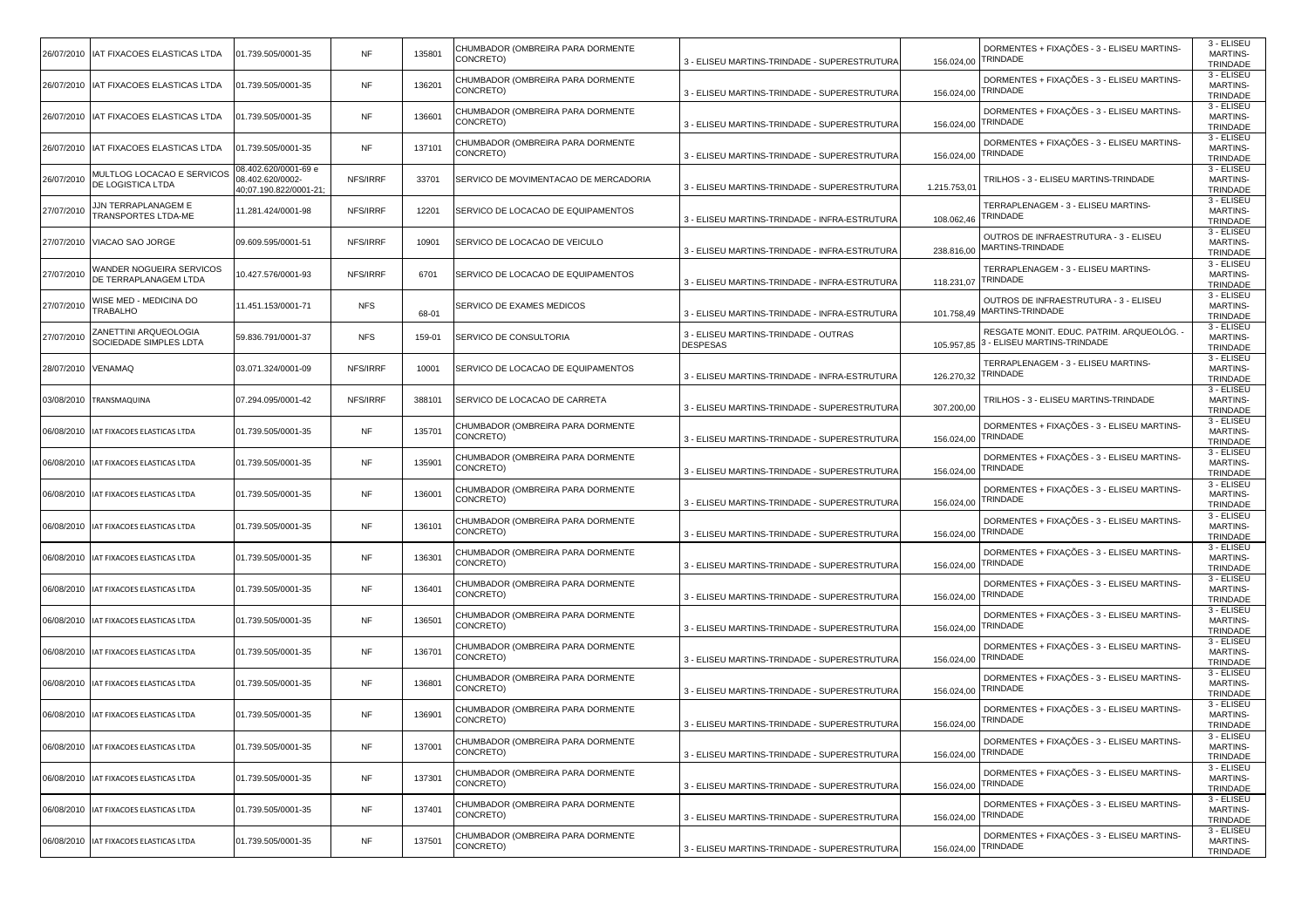|                    | 06/08/2010   IAT FIXACOES ELASTICAS LTDA                 | 01.739.505/0001-35 | <b>NF</b>  | 137601     | CHUMBADOR (OMBREIRA PARA DORMENTE<br>CONCRETO)                                   | 3 - ELISEU MARTINS-TRINDADE - SUPERESTRUTURA  | 156.024,00 | DORMENTES + FIXAÇÕES - 3 - ELISEU MARTINS-<br>TRINDADE               | 3 - ELISEU<br><b>MARTINS-</b><br>TRINDADE |
|--------------------|----------------------------------------------------------|--------------------|------------|------------|----------------------------------------------------------------------------------|-----------------------------------------------|------------|----------------------------------------------------------------------|-------------------------------------------|
|                    | 06/08/2010   IAT FIXACOES ELASTICAS LTDA                 | 01.739.505/0001-35 | <b>NF</b>  | 137701     | CHUMBADOR (OMBREIRA PARA DORMENTE<br>CONCRETO)                                   | 3 - ELISEU MARTINS-TRINDADE - SUPERESTRUTURA  | 156.024,00 | DORMENTES + FIXAÇÕES - 3 - ELISEU MARTINS-<br>TRINDADE               | 3 - ELISEU<br>MARTINS-<br>TRINDADE        |
|                    | 06/08/2010   IAT FIXACOES ELASTICAS LTDA                 | 01.739.505/0001-35 | <b>NF</b>  | 137801     | CHUMBADOR (OMBREIRA PARA DORMENTE<br>CONCRETO)                                   | 3 - ELISEU MARTINS-TRINDADE - SUPERESTRUTURA  | 156.024,00 | DORMENTES + FIXAÇÕES - 3 - ELISEU MARTINS-<br>TRINDADE               | 3 - ELISEU<br><b>MARTINS-</b><br>TRINDADE |
|                    | 06/08/2010   IAT FIXACOES ELASTICAS LTDA                 | 01.739.505/0001-35 | <b>NF</b>  | 137901     | CHUMBADOR (OMBREIRA PARA DORMENTE<br>CONCRETO)                                   | 3 - ELISEU MARTINS-TRINDADE - SUPERESTRUTURA  | 156.024,00 | DORMENTES + FIXAÇÕES - 3 - ELISEU MARTINS-<br>TRINDADE               | 3 - ELISEU<br>MARTINS-<br>TRINDADE        |
|                    | 06/08/2010   IAT FIXACOES ELASTICAS LTDA                 | 01.739.505/0001-35 | <b>NF</b>  | 138001     | CHUMBADOR (OMBREIRA PARA DORMENTE<br>CONCRETO)                                   | 3 - ELISEU MARTINS-TRINDADE - SUPERESTRUTURA  | 156.024,00 | DORMENTES + FIXAÇÕES - 3 - ELISEU MARTINS-<br>TRINDADE               | 3 - ELISEU<br><b>MARTINS-</b><br>TRINDADE |
|                    | 06/08/2010   IAT FIXACOES ELASTICAS LTDA                 | 01.739.505/0001-35 | <b>NF</b>  | 138101     | CHUMBADOR (OMBREIRA PARA DORMENTE<br>CONCRETO)                                   | 3 - ELISEU MARTINS-TRINDADE - SUPERESTRUTURA  | 156.024,00 | DORMENTES + FIXAÇÕES - 3 - ELISEU MARTINS-<br>TRINDADE               | 3 - ELISEU<br><b>MARTINS-</b><br>TRINDADE |
|                    | 06/08/2010   IAT FIXACOES ELASTICAS LTDA                 | 01.739.505/0001-35 | <b>NF</b>  | 138201     | CHUMBADOR (OMBREIRA PARA DORMENTE<br>CONCRETO)                                   | 3 - ELISEU MARTINS-TRINDADE - SUPERESTRUTURA  | 156.024,00 | DORMENTES + FIXAÇÕES - 3 - ELISEU MARTINS-<br>TRINDADE               | 3 - ELISEU<br><b>MARTINS-</b><br>TRINDADE |
|                    | 06/08/2010   IAT FIXACOES ELASTICAS LTDA                 | 01.739.505/0001-35 | <b>NF</b>  | 138301     | CHUMBADOR (OMBREIRA PARA DORMENTE<br>CONCRETO)                                   | 3 - ELISEU MARTINS-TRINDADE - SUPERESTRUTURA  | 156.024,00 | DORMENTES + FIXAÇÕES - 3 - ELISEU MARTINS-<br><b><i>FRINDADE</i></b> | 3 - ELISEU<br><b>MARTINS-</b><br>TRINDADE |
| 11/08/2010         | MEDEFIL MINERACAO E TRANSPORTES<br>TDA.                  | 01.121.343/0001-77 | NFS/IRRF   | 2401       | SERVICO DE LOCACAO DE EQUIPAMENTOS                                               | 3 - ELISEU MARTINS-TRINDADE - INFRA-ESTRUTURA | 528.558.28 | TERRAPLENAGEM - 3 - ELISEU MARTINS-<br><b><i>FRINDADE</i></b>        | 3 - ELISEU<br><b>MARTINS-</b><br>TRINDADE |
| 11/08/2010         | SOUSA FERRO EMPREITEIRA E<br>COMERCIO LTDA               | 07.010.279/0001-33 | NFS/IRRF   | 29801      | SERVICOS DE CORTE E DOBRA DE ACO CA 25/50 E CA<br>60                             | 3 - ELISEU MARTINS-TRINDADE - INFRA-ESTRUTURA | 312.259,75 | CONST DE OBRAS DE ARTE ESPECIAIS - 3 -<br>ELISEU MARTINS-TRINDADE    | 3 - ELISEU<br><b>MARTINS-</b><br>TRINDADE |
|                    | 12/08/2010 OGMO - FORTALEZA                              | 01.075.411/0001-09 | <b>NFS</b> | 1108100301 | REF. M.V ISIS - REF. DESCARGA DE TRILHOS DO NAVIO PERÍODO<br>DE 04/08 A 07/08/10 | 3 - ELISEU MARTINS-TRINDADE - SUPERESTRUTURA  | 194.006,35 | TRILHOS - 3 - ELISEU MARTINS-TRINDADE                                | 3 - ELISEU<br><b>MARTINS-</b><br>TRINDADE |
| 12/08/2010 VENAMAQ |                                                          | 03.071.324/0001-09 | NFS/IRRF   | 14001      | SERVICO DE LOCACAO DE EQUIPAMENTOS                                               | 3 - ELISEU MARTINS-TRINDADE - INFRA-ESTRUTURA | 109.080,01 | TERRAPLENAGEM - 3 - ELISEU MARTINS-<br>TRINDADE                      | 3 - ELISEU<br><b>MARTINS-</b><br>TRINDADE |
| 17/08/2010         | IAT FIXACOES ELASTICAS LTDA                              | 01.739.505/0001-35 | NF         | 152901     | CHUMBADOR (OMBREIRA PARA DORMENTE<br>CONCRETO)                                   | 3 - ELISEU MARTINS-TRINDADE - SUPERESTRUTURA  | 156.024,00 | DORMENTES + FIXAÇÕES - 3 - ELISEU MARTINS-<br><b><i>FRINDADE</i></b> | 3 - ELISEU<br><b>MARTINS-</b><br>TRINDADE |
|                    | 17/08/2010   IAT FIXACOES ELASTICAS LTDA                 | 01.739.505/0001-35 | <b>NF</b>  | 153201     | CHUMBADOR (OMBREIRA PARA DORMENTE<br>CONCRETO)                                   | 3 - ELISEU MARTINS-TRINDADE - SUPERESTRUTURA  | 156.024,00 | DORMENTES + FIXAÇÕES - 3 - ELISEU MARTINS-<br>TRINDADE               | 3 - ELISEU<br><b>MARTINS-</b><br>TRINDADE |
|                    | 17/08/2010   IAT FIXACOES ELASTICAS LTDA                 | 01.739.505/0001-35 | <b>NF</b>  | 153301     | CHUMBADOR (OMBREIRA PARA DORMENTE<br>CONCRETO)                                   | 3 - ELISEU MARTINS-TRINDADE - SUPERESTRUTURA  | 156.024,00 | DORMENTES + FIXAÇÕES - 3 - ELISEU MARTINS-<br>TRINDADE               | 3 - ELISEU<br><b>MARTINS-</b><br>TRINDADE |
| 17/08/2010         | IAT FIXACOES ELASTICAS LTDA                              | 01.739.505/0001-35 | <b>NF</b>  | 153401     | CHUMBADOR (OMBREIRA PARA DORMENTE<br>CONCRETO)                                   | 3 - ELISEU MARTINS-TRINDADE - SUPERESTRUTURA  | 156.024,00 | DORMENTES + FIXAÇÕES - 3 - ELISEU MARTINS-<br><b><i>FRINDADE</i></b> | 3 - ELISEU<br><b>MARTINS-</b><br>TRINDADE |
| 18/08/2010 VIALOC  |                                                          | 09.068.157/0001-23 | NFS/IRRF   | 1701       | SERVICO DE LOCACAO DE EQUIPAMENTO                                                | 3 - ELISEU MARTINS-TRINDADE - INFRA-ESTRUTURA | 113.733,93 | TERRAPLENAGEM - 3 - ELISEU MARTINS-<br>TRINDADE                      | 3 - ELISEU<br><b>MARTINS-</b><br>TRINDADE |
| 18/08/2010         | WANDER NOGUEIRA SERVICOS DE<br><b>TERRAPLANAGEM LTDA</b> | 10.427.576/0001-93 | NFS/IRRF   | 7101       | SERVICO DE LOCACAO DE EQUIPAMENTOS                                               | 3 - ELISEU MARTINS-TRINDADE - INFRA-ESTRUTURA | 139.356,87 | TERRAPLENAGEM - 3 - ELISEU MARTINS-<br>TRINDADE                      | 3 - ELISEU<br><b>MARTINS-</b><br>TRINDADE |
|                    | 20/08/2010   IAT FIXACOES ELASTICAS LTDA                 | 01.739.505/0001-35 | <b>NF</b>  | 152801     | CHUMBADOR (OMBREIRA PARA DORMENTE<br>CONCRETO)                                   | 3 - ELISEU MARTINS-TRINDADE - SUPERESTRUTURA  | 156.024,00 | DORMENTES + FIXAÇÕES - 3 - ELISEU MARTINS-<br>TRINDADE               | 3 - ELISEU<br><b>MARTINS-</b><br>TRINDADE |
|                    | 20/08/2010   IAT FIXACOES ELASTICAS LTDA                 | 01.739.505/0001-35 | <b>NF</b>  | 153601     | CHUMBADOR (OMBREIRA PARA DORMENTE<br>CONCRETO)                                   | 3 - ELISEU MARTINS-TRINDADE - SUPERESTRUTURA  | 156.024,00 | DORMENTES + FIXAÇÕES - 3 - ELISEU MARTINS-<br>TRINDADE               | 3 - ELISEU<br><b>MARTINS-</b><br>TRINDADE |
|                    | 20/08/2010   IAT FIXACOES ELASTICAS LTDA                 | 01.739.505/0001-35 | NF         | 153701     | CHUMBADOR (OMBREIRA PARA DORMENTE<br>CONCRETO)                                   | 3 - ELISEU MARTINS-TRINDADE - SUPERESTRUTURA  | 156.024,00 | DORMENTES + FIXAÇÕES - 3 - ELISEU MARTINS-<br><b><i>FRINDADE</i></b> | 3 - ELISEU<br><b>MARTINS-</b><br>TRINDADE |
|                    | 20/08/2010   IAT FIXACOES ELASTICAS LTDA                 | 01.739.505/0001-35 | <b>NF</b>  | 154001     | CHUMBADOR (OMBREIRA PARA DORMENTE<br>CONCRETO)                                   | 3 - ELISEU MARTINS-TRINDADE - SUPERESTRUTURA  | 156.024,00 | DORMENTES + FIXAÇÕES - 3 - ELISEU MARTINS-<br>TRINDADE               | 3 - ELISEU<br><b>MARTINS-</b><br>TRINDADE |
|                    | 20/08/2010 IAT FIXACOES ELASTICAS LTDA                   | 01.739.505/0001-35 | <b>NF</b>  | 153901     | CHUMBADOR (OMBREIRA PARA DORMENTE<br>CONCRETO)                                   | 3 - ELISEU MARTINS-TRINDADE - SUPERESTRUTURA  | 155.236,00 | DORMENTES + FIXAÇÕES - 3 - ELISEU MARTINS-<br>TRINDADE               | 3 - ELISEU<br><b>MARTINS-</b><br>TRINDADE |
| 20/08/2010         | RECONCRET RECUPERAÇÃO E<br>CONSTRUÇÃO LTDA               | 03.584.650/0001-10 | NFS/IRRF   | 5801       | SERVICO DE INFRAESTRUTURA                                                        | 3 - ELISEU MARTINS-TRINDADE - INFRA-ESTRUTURA | 393.972,03 | TERRAPLENAGEM - 3 - ELISEU MARTINS-<br>TRINDADE                      | 3 - ELISEU<br>MARTINS-<br>TRINDADE        |
| 20/08/2010         |                                                          |                    |            |            |                                                                                  |                                               |            | TERRAPLENAGEM - 3 - ELISEU MARTINS-                                  | 3 - ELISEU<br><b>MARTINS-</b>             |
|                    | RECONCRET RECUPERAÇÃO E<br>CONSTRUÇÃO LTDA               | 03.584.650/0001-10 | NFS/IRRF   | 5901       | SERVICO DE INFRAESTRUTURA                                                        | 3 - ELISEU MARTINS-TRINDADE - INFRA-ESTRUTURA | 362.684,15 | TRINDADE                                                             | TRINDADE<br>3 - ELISEU                    |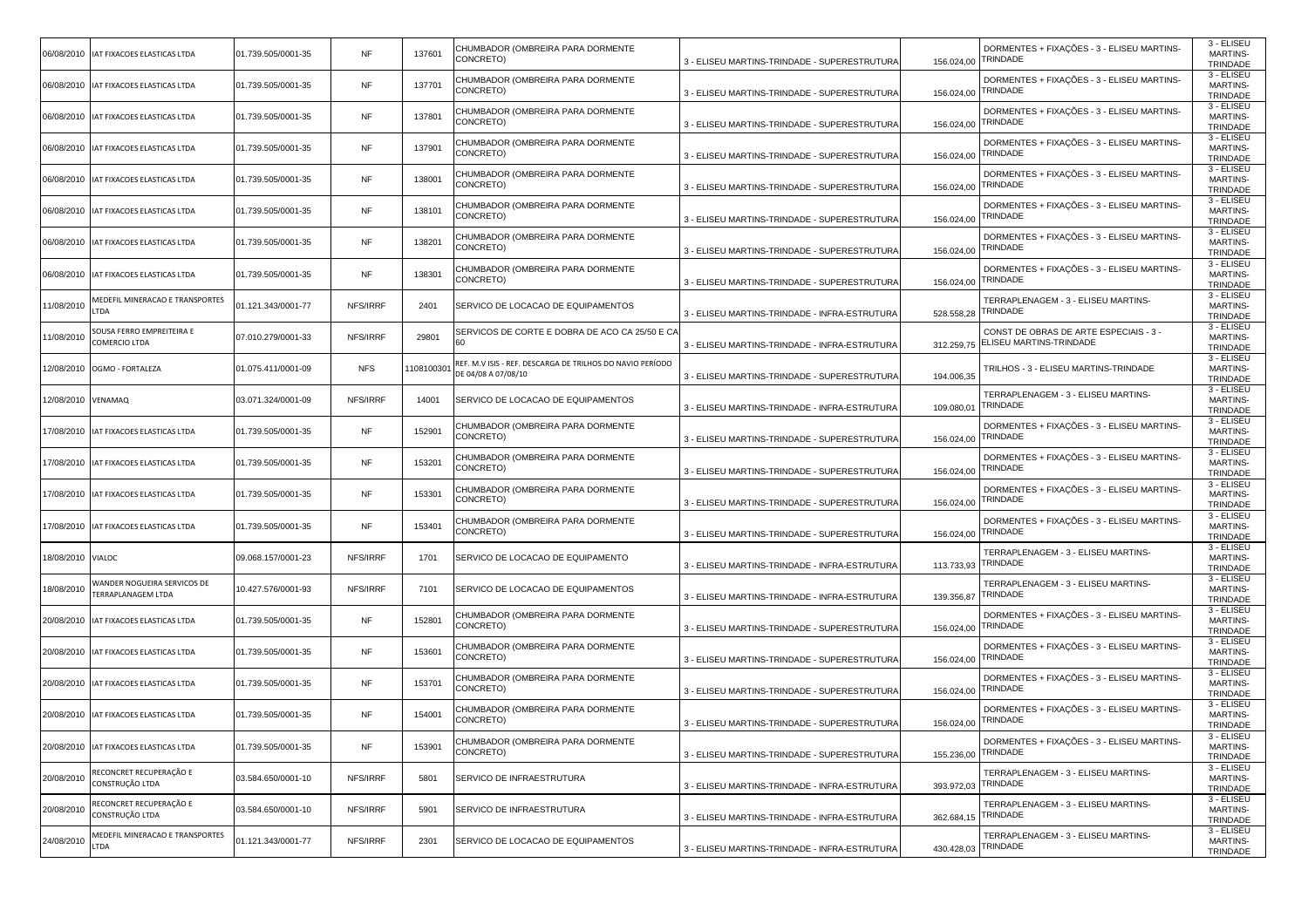| 27/08/2010 | IAT FIXACOES ELASTICAS LTDA              | 01.739.505/0001-35 | <b>NF</b> | 152501    | CHUMBADOR (OMBREIRA PARA DORMENTE<br>CONCRETO) | 3 - ELISEU MARTINS-TRINDADE - SUPERESTRUTURA  | 156.024,00 | DORMENTES + FIXAÇÕES - 3 - ELISEU MARTINS-<br>TRINDADE | 3 - ELISEU<br><b>MARTINS-</b><br>TRINDADE |
|------------|------------------------------------------|--------------------|-----------|-----------|------------------------------------------------|-----------------------------------------------|------------|--------------------------------------------------------|-------------------------------------------|
|            | 27/08/2010 IAT FIXACOES ELASTICAS LTDA   | 01.739.505/0001-35 | <b>NF</b> | 152601    | CHUMBADOR (OMBREIRA PARA DORMENTE<br>CONCRETO) | 3 - ELISEU MARTINS-TRINDADE - SUPERESTRUTURA  | 156.024,00 | DORMENTES + FIXAÇÕES - 3 - ELISEU MARTINS-<br>TRINDADE | 3 - ELISEU<br><b>MARTINS-</b><br>TRINDADE |
| 27/08/2010 | IAT FIXACOES ELASTICAS LTDA              | 01.739.505/0001-35 | <b>NF</b> | 152701    | CHUMBADOR (OMBREIRA PARA DORMENTE<br>CONCRETO) | 3 - ELISEU MARTINS-TRINDADE - SUPERESTRUTURA  | 156.024,00 | DORMENTES + FIXAÇÕES - 3 - ELISEU MARTINS-<br>TRINDADE | 3 - ELISEU<br><b>MARTINS-</b><br>TRINDADE |
|            | 27/08/2010   IAT FIXACOES ELASTICAS LTDA | 01.739.505/0001-35 | <b>NF</b> | 153001    | CHUMBADOR (OMBREIRA PARA DORMENTE<br>CONCRETO) | 3 - ELISEU MARTINS-TRINDADE - SUPERESTRUTURA  | 156.024,00 | DORMENTES + FIXAÇÕES - 3 - ELISEU MARTINS-<br>TRINDADE | 3 - ELISEU<br>MARTINS-<br>TRINDADE        |
| 27/08/2010 | IAT FIXACOES ELASTICAS LTDA              | 01.739.505/0001-35 | <b>NF</b> | 153501    | CHUMBADOR (OMBREIRA PARA DORMENTE<br>CONCRETO) | 3 - ELISEU MARTINS-TRINDADE - SUPERESTRUTURA  | 156.024,00 | DORMENTES + FIXAÇÕES - 3 - ELISEU MARTINS-<br>TRINDADE | 3 - ELISEU<br><b>MARTINS-</b><br>TRINDADE |
|            | 27/08/2010 IAT FIXACOES ELASTICAS LTDA   | 01.739.505/0001-35 | <b>NF</b> | 153801    | CHUMBADOR (OMBREIRA PARA DORMENTE<br>CONCRETO) | 3 - ELISEU MARTINS-TRINDADE - SUPERESTRUTURA  | 156.024,00 | DORMENTES + FIXAÇÕES - 3 - ELISEU MARTINS-<br>TRINDADE | 3 - ELISEU<br><b>MARTINS-</b><br>TRINDADE |
|            | 27/08/2010   IAT FIXACOES ELASTICAS LTDA | 01.739.505/0001-35 | <b>NF</b> | 154101    | CHUMBADOR (OMBREIRA PARA DORMENTE<br>CONCRETO) | 3 - ELISEU MARTINS-TRINDADE - SUPERESTRUTURA  | 156.024,00 | DORMENTES + FIXAÇÕES - 3 - ELISEU MARTINS-<br>TRINDADE | 3 - ELISEU<br><b>MARTINS-</b><br>TRINDADE |
| 27/08/2010 | IAT FIXACOES ELASTICAS LTDA              | 01.739.505/0001-35 | <b>NF</b> | 154301    | CHUMBADOR (OMBREIRA PARA DORMENTE<br>CONCRETO) | 3 - ELISEU MARTINS-TRINDADE - SUPERESTRUTURA  | 156.024,00 | DORMENTES + FIXAÇÕES - 3 - ELISEU MARTINS-<br>TRINDADE | 3 - ELISEU<br><b>MARTINS-</b><br>TRINDADE |
|            | 27/08/2010   IAT FIXACOES ELASTICAS LTDA | 01.739.505/0001-35 | <b>NF</b> | 154401    | CHUMBADOR (OMBREIRA PARA DORMENTE<br>CONCRETO) | 3 - ELISEU MARTINS-TRINDADE - SUPERESTRUTURA  | 156.024,00 | DORMENTES + FIXAÇÕES - 3 - ELISEU MARTINS-<br>TRINDADE | 3 - ELISEU<br><b>MARTINS-</b><br>TRINDADE |
|            | 27/08/2010   IAT FIXACOES ELASTICAS LTDA | 01.739.505/0001-35 | <b>NF</b> | 154601    | CHUMBADOR (OMBREIRA PARA DORMENTE<br>CONCRETO) | 3 - ELISEU MARTINS-TRINDADE - SUPERESTRUTURA  | 156.024,00 | DORMENTES + FIXAÇÕES - 3 - ELISEU MARTINS-<br>TRINDADE | 3 - ELISEU<br><b>MARTINS-</b><br>TRINDADE |
| 27/08/2010 | IAT FIXACOES ELASTICAS LTDA              | 01.739.505/0001-35 | <b>NF</b> | 154701    | CHUMBADOR (OMBREIRA PARA DORMENTE<br>CONCRETO) | 3 - ELISEU MARTINS-TRINDADE - SUPERESTRUTURA  | 156.024,00 | DORMENTES + FIXAÇÕES - 3 - ELISEU MARTINS-<br>TRINDADE | 3 - ELISEU<br><b>MARTINS-</b><br>TRINDADE |
|            | 27/08/2010   IAT FIXACOES ELASTICAS LTDA | 01.739.505/0001-35 | <b>NF</b> | 154901    | CHUMBADOR (OMBREIRA PARA DORMENTE<br>CONCRETO) | 3 - ELISEU MARTINS-TRINDADE - SUPERESTRUTURA  | 156.024,00 | DORMENTES + FIXAÇÕES - 3 - ELISEU MARTINS-<br>TRINDADE | 3 - ELISEU<br><b>MARTINS-</b><br>TRINDADE |
| 27/08/2010 | IAT FIXACOES ELASTICAS LTDA              | 01.739.505/0001-35 | <b>NF</b> | 155001    | CHUMBADOR (OMBREIRA PARA DORMENTE<br>CONCRETO) | 3 - ELISEU MARTINS-TRINDADE - SUPERESTRUTURA  | 156.024,00 | DORMENTES + FIXAÇÕES - 3 - ELISEU MARTINS-<br>TRINDADE | 3 - ELISEU<br><b>MARTINS-</b><br>TRINDADE |
| 27/08/2010 | IAT FIXACOES ELASTICAS LTDA              | 01.739.505/0001-35 | <b>NF</b> | 1548-0102 | CHUMBADOR (OMBREIRA PARA DORMENTE<br>CONCRETO) | 3 - ELISEU MARTINS-TRINDADE - SUPERESTRUTURA  | 140.421,60 | DORMENTES + FIXAÇÕES - 3 - ELISEU MARTINS-<br>TRINDADE | 3 - ELISEU<br><b>MARTINS-</b><br>TRINDADE |
| 30/08/2010 | LC TRANSPORTES E EQUIPAMENTOS            | 41.593.807/0001-62 | NFS/IRRF  | 3001      | SERVICO DE LOCACAO DE CARRO PIPA               | 3 - ELISEU MARTINS-TRINDADE - INFRA-ESTRUTURA | 100.752,18 | TERRAPLENAGEM - 3 - ELISEU MARTINS-<br>TRINDADE        | 3 - ELISEU<br><b>MARTINS-</b><br>TRINDADE |
| 31/08/2010 | <b>VIALOC</b>                            |                    |           |           |                                                |                                               |            |                                                        |                                           |
|            |                                          | 09.068.157/0001-23 | NFS/IRRF  | 3201      | SERVICO DE LOCACAO DE CACAMBA BASCULANTE       | 3 - ELISEU MARTINS-TRINDADE - INFRA-ESTRUTURA | 260.285,34 | TERRAPLENAGEM - 3 - ELISEU MARTINS-<br>TRINDADE        | 3 - ELISEU<br><b>MARTINS-</b><br>TRINDADE |
| 3/9/2010   | TRANSMAQUINA                             | 07.294.095/0001-42 | NFS/IRRF  | 4065-01   | SERVICO DE LOCACAO DE CARRETA                  | 3 - ELISEU MARTINS-TRINDADE - SUPERESTRUTURA  | 384.000,00 | TRILHOS - 3 - ELISEU MARTINS-TRINDADE                  | 3 - ELISEU<br><b>MARTINS-</b><br>TRINDADE |
| 16/9/2010  | IAT FIXACOES ELASTICAS LTDA              | 60.775.293/0001-00 | <b>NF</b> | 172801    | CHUMBADOR (OMBREIRA PARA DORMENTE<br>CONCRETO) | 3 - ELISEU MARTINS-TRINDADE - SUPERESTRUTURA  | 156.024,00 | MATERIAIS METÁLICOS - 3 - ELISEU MARTINS-<br>TRINDADE  | 3 - ELISEU<br><b>MARTINS-</b><br>TRINDADE |
| 16/9/2010  | IAT FIXACOES ELASTICAS LTDA              | 60.775.293/0001-00 | <b>NF</b> | 173201    | CHUMBADOR (OMBREIRA PARA DORMENTE<br>CONCRETO) | 3 - ELISEU MARTINS-TRINDADE - SUPERESTRUTURA  | 156.024,00 | MATERIAIS METÁLICOS - 3 - ELISEU MARTINS-<br>TRINDADE  | 3 - ELISEU<br><b>MARTINS-</b><br>TRINDADE |
| 16/9/2010  | IAT FIXACOES ELASTICAS LTDA              | 60.775.293/0001-00 | <b>NF</b> | 173901    | CHUMBADOR (OMBREIRA PARA DORMENTE<br>CONCRETO) | 3 - ELISEU MARTINS-TRINDADE - SUPERESTRUTURA  | 156.024,00 | MATERIAIS METÁLICOS - 3 - ELISEU MARTINS·<br>TRINDADE  | 3 - ELISEU<br><b>MARTINS-</b><br>TRINDADE |
| 16/9/2010  | IAT FIXACOES ELASTICAS LTDA              | 60.775.293/0001-00 | NF        | 174101    | CHUMBADOR (OMBREIRA PARA DORMENTE<br>CONCRETO) | 3 - ELISEU MARTINS-TRINDADE - SUPERESTRUTURA  | 156.024,00 | MATERIAIS METÁLICOS - 3 - ELISEU MARTINS-<br>TRINDADE  | 3 - ELISEU<br><b>MARTINS-</b><br>TRINDADE |
| 16/9/2010  | IAT FIXACOES ELASTICAS LTDA              | 60.775.293/0001-00 | <b>NF</b> | 172501    | CHUMBADOR (OMBREIRA PARA DORMENTE<br>CONCRETO) | 3 - ELISEU MARTINS-TRINDADE - SUPERESTRUTURA  | 154.448,00 | MATERIAIS METÁLICOS - 3 - ELISEU MARTINS-<br>TRINDADE  | 3 - ELISEU<br><b>MARTINS-</b><br>TRINDADE |
| 24/9/2010  | IAT FIXACOES ELASTICAS LTDA              | 60.775.293/0001-00 | NF        | 172201    | CHUMBADOR (OMBREIRA PARA DORMENTE<br>CONCRETO) | 3 - ELISEU MARTINS-TRINDADE - SUPERESTRUTURA  | 156.024,00 | MATERIAIS METALICOS - 3 - ELISEU MARTINS-<br>TRINDADE  | 3 - ELISEU<br><b>MARTINS-</b><br>TRINDADE |
| 24/9/2010  | IAT FIXACOES ELASTICAS LTDA              | 60.775.293/0001-00 | <b>NF</b> | 172301    | CHUMBADOR (OMBREIRA PARA DORMENTE<br>CONCRETO) | 3 - ELISEU MARTINS-TRINDADE - SUPERESTRUTURA  | 156.024,00 | MATERIAIS METÁLICOS - 3 - ELISEU MARTINS-<br>TRINDADE  | 3 - ELISEU<br><b>MARTINS-</b><br>TRINDADE |
| 24/9/2010  | IAT FIXACOES ELASTICAS LTDA              | 60.775.293/0001-00 | NF        | 172701    | CHUMBADOR (OMBREIRA PARA DORMENTE<br>CONCRETO) | 3 - ELISEU MARTINS-TRINDADE - SUPERESTRUTURA  | 156.024,00 | MATERIAIS METÁLICOS - 3 - ELISEU MARTINS-<br>TRINDADE  | 3 - ELISEU<br><b>MARTINS-</b><br>TRINDADE |